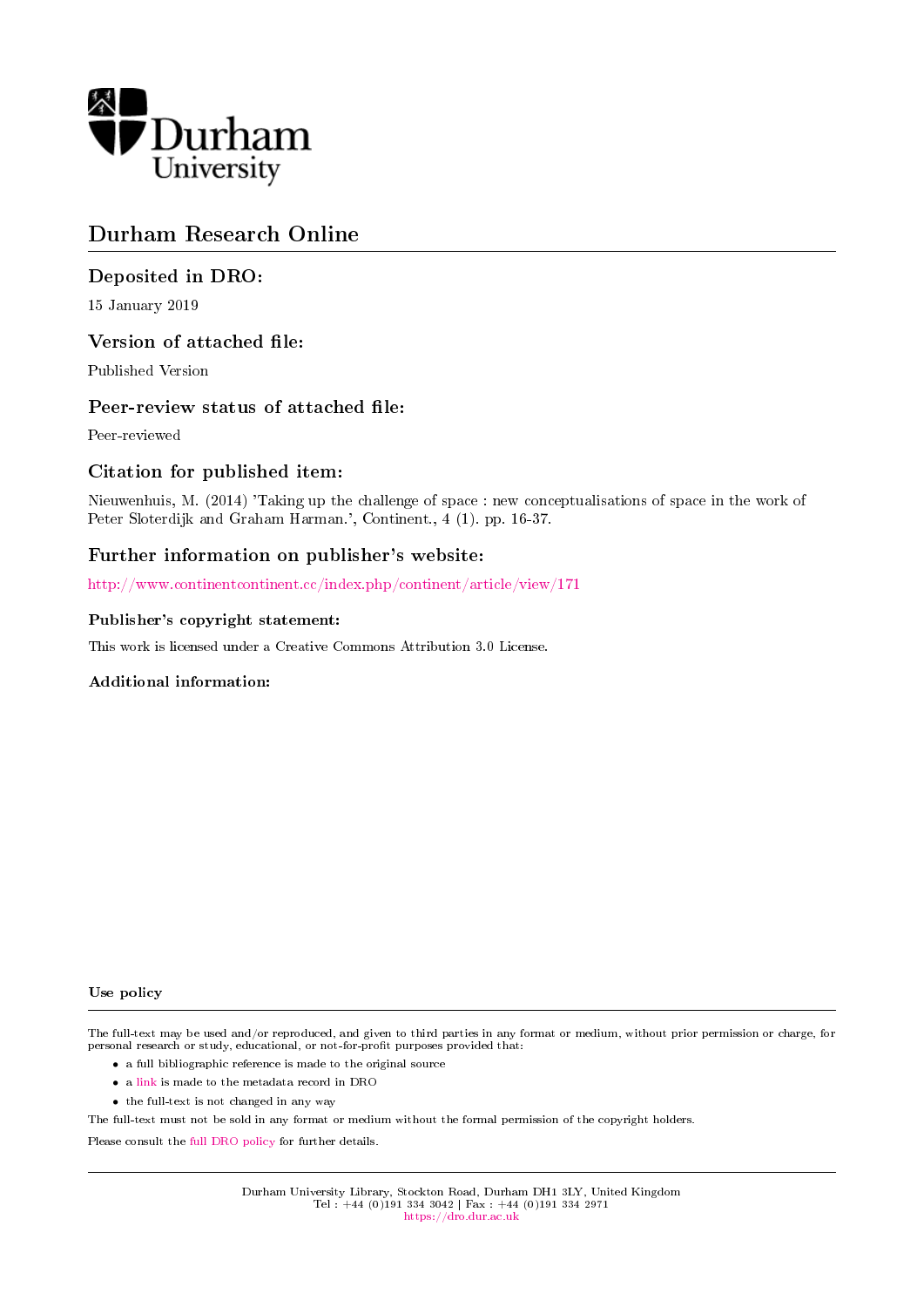# Taking Up The Challenge Of Space: New Conceptualisations Of Space In The Work Of Peter Sloterdijk And Graham Harman

Marijn Nieuwenhuis

ABSTRACT: The arguably two most creative theoretical contributions on established understandings of space have recently been provided in Peter Sloterdijk's *"Spheres"* [*Sphären*] trilogy and in the works of Graham Harman. Their work reveals a strong Heideggerian presence which can be traced back to the importance granted to concepts such as Dasein (in the case of Sloterdijk) and "tool-analysis" (for Harman). Both authors employ the concept of space to challenge the authority of traditional understandings of metaphysics and subject-oriented ontology.

This paper will analyse the role of space in their work and search for possibilities that could enable a conceptual synthesis. Such a preliminary investigation into the conceptual foundations of space should allow for a speculative reengagement with the long abandoned question of how space ontologically relates to being. The objective of this exercise, therefore, is to resume speculation about key concepts and ideas that have long been abandoned by the social sciences.

# **INTRODUCTION**

This essay will argue that space is not an autonomous container in which things merely exist. Space is instead speculated to be an inseparable quality of objects that relate. This argument is therefore not the same as that conceded earlier by Leibniz in his 1715-1716 correspondences with Clarke. Leibniz, contra the Newtonians, argued that space was neither absolutist nor autonomous from objects. He famously argued instead for a relational space that was "an order of co-existences" (Leibniz 2001:  $13$ <sup>[2]</sup>. This order was consequentially characterised by distance and situations relative to positions. Casey (1997a: 362, original emphasis) describes Leibniz then, as the "primary culprit" for the modern loss of the particularity of place, the denial of infinitive space and for developing "a new discipline of 'site analysis' (*analysis situs*, a rigorous analytic-geometric discipline)". The closing-off of the problem of space led to a so-called "fallacy of the misplaced concreteness [of space]" (Whitehead 1948). The way we experience space is not geometric. Neither is our knowledge of space *a priori* to space itself. My small flat is for me not definable by the geometric measurements of its interior. It is instead my place of dwelling. It is historical, warm, cosy, and familiar; it is home. Focusing on its geometric measurement would deprive the room from what it is, or what Heidegger (1996) called  $\begin{tabular}{c|c|c|c} \hline \hline \hline 1 & \hline 2 & \hline 3 & \hline 4 & \hline 5 & \hline 6 & \hline 7 & \hline 8 & \hline 8 & \hline 9 & \hline 9 & \hline 9 & \hline 9 & \hline 9 & \hline 9 & \hline 9 & \hline 9 & \hline 9 & \hline 9 & \hline 9 & \hline 9 & \hline 9 & \hline 9 & \hline 9 & \hline 9 & \hline 9 & \hline 9 & \hline 9 & \hline 9 & \hline 9 & \hline 9 & \hline 9 & \hline 9 & \h$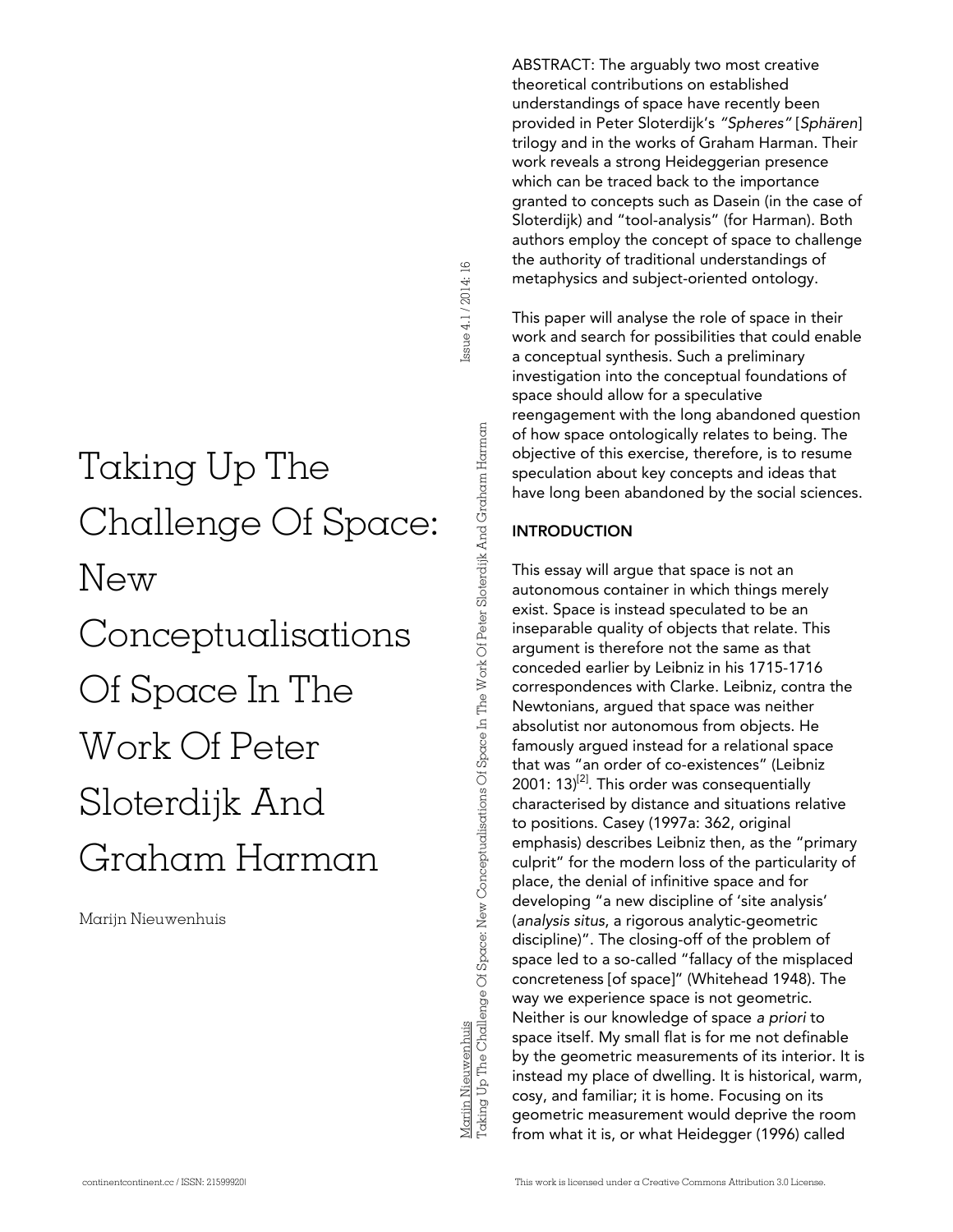its "worldhood". Lefebvre (1991), inspired by Heidegger, famously argues for a "true space" rather than a constructed "truth of space". Our modern knowledge of space has however closedoff speculations of what space could be. The limiting of space, by our particular modern knowledge of it, has led to a depoliticisation of space. While the "territorial trap" (Agnew 1994) has received a lot of attention in the social sciences, the "spatial trap" has remained largely unaddressed.

Sloterdijk and Harman take on a speculative understanding of what space is. The discussion that follows rests on the work of these two contemporary thinkers, who have effectively broken free from post-Kantian philosophies of access. Speculation is important for it allows for disclosure and, therefore, for the repoliticisation of space. The act of speculating playfully challenges the concreteness of knowledge and flirts with the possibility of contingency. Speculations on space are of particular relevance today, when the concreteness of space is imposed upon us through violent acts of regional, national and everyday bordering. Speculation about space is therefore not merely an intellectual tool to reintroduce its relevance in the social sciences. It is also of concrete importance to challenge the dominating and imposing modern knowledge of space.

This article argues that both authors see space instead as inherently relational and non-relational (or *anti*-relational). This leads to the conclusion that space itself is not an entity on its own. Space lies instead at the mutual exteriority of objects that stand in a phenomenological relation. I will propose to analyse space from what has recently been described as a "metaphysics of objects" (see e.g. Harman 2002). Such a position entails a negation of the Kantian idea that human agency grants the only viable means for accessing reality. I will employ the work of Sloterdijk and Harman to allow for a discussion which returns to the fundamental question of what space is. This point will be elaborated on and consequentially used to argue for a speculative return to a revised form of realism.

The paper's position starts from the idea that every object exists *in* something and*with* something. This Heideggerian-inspired notion is then used to challenge and replace traditional metaphysics with a "flattened" and "relational" ontology. Speculating about the

potentiality of different forms of Being<sup>[3]</sup>, other than human *Dasein*, allows us to think of other "worlds" that are independently constructed of human consciousness. This essay does however not entail a return to a raw version of scientific naturalism, for which reality is constituted by bare physicality, but wishes to commence from a phenomenological position that considers reality to be always of an intentional category. This idea of intentionality is in the work of the two authors removed from the idealism of an earlier phenomenology and replaced by a more object oriented mode of access.

Contemporary discussions on space have been shaped and taken over by abstract discussions of, for example, the ill-defined phenomenon of "globalisation". The emphasis on such abstractions symbolises a worrying trend to think of space as detached from objects and devoid of access. Peter Sloterdijk famously expressed the concern that discussions about the globe make little sense, because we never find ourselves outside of it. It is however not only the space of the globe which is always withdrawn from us. All spaces are both withdrawn and simultaneously always present in an allusive form. Space allows us to identify, classify and differentiate objects. Space is however also non-relational, because space does not allow us to ever fully grasp the objects in it. Space is in this article argued to belong to the world of phenomenology. Space allows for the coming into existence of worlds. Space is worlding. The capacity of space "to world" is not limited to human experience. Objects similarly "world". There is a growing need to return to discussions that start from the small and the tangible to shed light on the relationship between Being and space. Speculations about the meaning of space could additionally help challenge historically constructed and socially embedded understandings of space. This essay therefore hopes to modestly contribute to a growing body of literature which proposes to return to the big questions or what Quentin Meillassoux (2011) calls the "great outdoors" from which philosophy and the social sciences originated.

The thinkers I will be discussing in this paper both attempt to reengage with the prehistoric essence of Being and its relationship to space. Their work signifies (to different extents and purposes) a trend to move away from traditional post-Kantian philosophies in search of an alternative and progressive form of metaphysics. There are

Taking Up The Challenge Of Space: New Conceptualisations Of Space In The Work Of Peter Sloterdijk And Graham Harman

Issue 4.1 / 2014: 17

Issue 4.1/2014: 17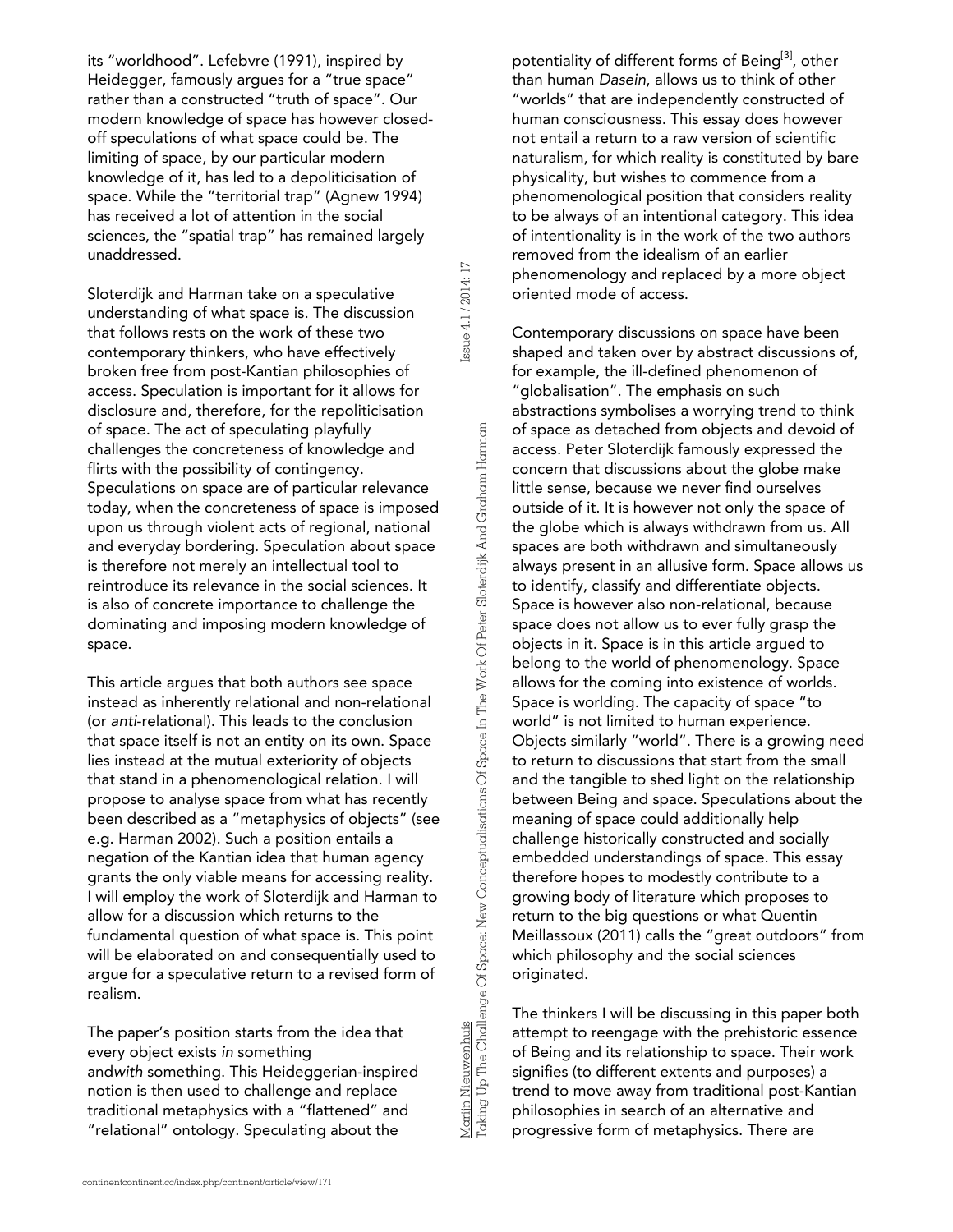admittedly many differences between Sloterdijk and Harman's work which could make a comparative assessment of their understandings of space a challenging exercise. Their tone and style of writing, but also their theoretical origins and philosophical starting positions are largely diverging. One of the things they do share in common, besides the obvious spatial predisposition in their writings, is the great influence that Heidegger's *Being and Time* enjoys in their work. The shared appreciation for what they both define as the greatest work of  $20<sup>th</sup>$  century philosophy will therefore constitute an important component in this article. The mutual appreciation of both thinkers for the relational ontology of the French philosopher and anthropologist Bruno Latour is similarly of noticeable influence in their work. Both Harman and Sloterdijk not only employ Latourian terms and concepts, but also draw inspiration from his wish to pluralise the concept of "world" and to repopulate it with a larger number of both animate and inanimate actors.

Peter Sloterdijk, the thinker discussed in the first section, has only recently been introduced to the Anglo-Saxon academic world $[4]$ , but has for some time already been a household name in continental philosophy. Sloterdijk's seminal work *Spheres* [*Sphären*], on which this paper mainly draws, is characterised by its post-Heideggerian approach in enabling a more spatial understanding of ontology. His work is and should, according to him, be understood as the spatial companion to Heidegger's *Being and Time*. Graham Harman, whose "Object-Oriented Ontology" (OOO) is discussed in section two, comes from a very different theoretical tradition. Harman combines the clarity of writing characteristic of analytical philosophy with the ontological insights of earlier phenomenologists such as Husserl, Zubiri, Whitehead among others. Harman gained prominence as a founding member of the so-called "Speculative Realism" (SR) school. Harman's OOO rests on a revision of Heidegger's*Being and Time*, in which he, as with Sloterdijk, attempts to transcend Heidegger, to arrive at a potent and fertile form of realism. The third section of this article will attempt to pull the two thinkers closer together to allow for a critical engagement on the basis of their different conceptualisations of space. Such a dialogue will be translated into a preliminary synthesis, which will allow us to start speculating about the conceptual challenges that space poses to Being. The act of translation is admittedly not an

Mariin Nieuwenhuis<br>Taking Up The Challenge Of Space: New Conceptualisations Of Space In The Work Of Peter Sloterdijk And Graham Harman Taking Up The Challenge Of Space: New Conceptualisations Of Space In The Work Of Peter Sloterdijk And Graham HarmanMarijn Nieuwenhuis

Issue 4.1 / 2014: 18

ssue 4.1 / 2014: 18

exclusive constructive exercise. The section will therefore be careful not to lose sight of what might get lost in the making of such a synthesis. The conclusion will then summarise some of the main findings and reiterate the argument that space is inseparable from the Being of objects.

#### SLOTERDIJK AND SPHEROLOGY

Taking his inspiration from oriental philosophy, French post-structuralism and German critical theory, Sloterdijk is as much a thinker of everything (but never just anything) as an eclectic "intellectual magpie, taking inspiration and ideas from a wide-range of intellectual sources in the German language and beyond, arranging them in new and surprising ways" (Elden 2012: 3). Sloterdijk, however, reserves a specific role for phenomenologically-inclined thinkers who provide him with the possibility to discover and elaborate on the ontological dimensions of space or, in Sloterdijk's own words, on the "onto-topology of Being". As such, space, for Sloterdijk, is something that is simultaneously relational and ontological.

Sloterdijk defines and studies spheres in a manner that is redolent of Edward Casey's profound, but oft neglected, *Fate of Place* (1997) and *Getting Back into Place* (2009). Sloterdijk allows spheres, as Casey does for places, a central role in the definition and possibility of Being itself. To "bethere" (*Da-Sein* or *Dasein*) means for Sloterdijk always to "be-with-something" (*Mit-Sein*) and to "be-in-something" (*In-Sein*). The "in" and the "with" are for Sloterdijk therefore the essential ontological cornerstones for any being to be at all. This insight was also made by the young Heidegger, though he later changed directions and chose to ever more legitimise the specificity of human *Dasein* in existential terms. Sloterdijk (as well as Harman) consequently considers his effort as a return to the young Heidegger for whom space was an essential element for the ontology of Being<sup>[5]</sup>.

The spatiality of Heidegger's Dasein is composed of "de-distancing" (or "de-severance" or*Ent-fernung*) and "orientation" ("directionality" or *Ausrichtung*). Malpas (2006: 91) takes the former "to refer to the way in which specific things take on a certain relation to us from out of the larger structure in which they are situated". Heidegger (1996: 97) writes: "De-distancing means making distance disappear, making the being at a distance of something disappear,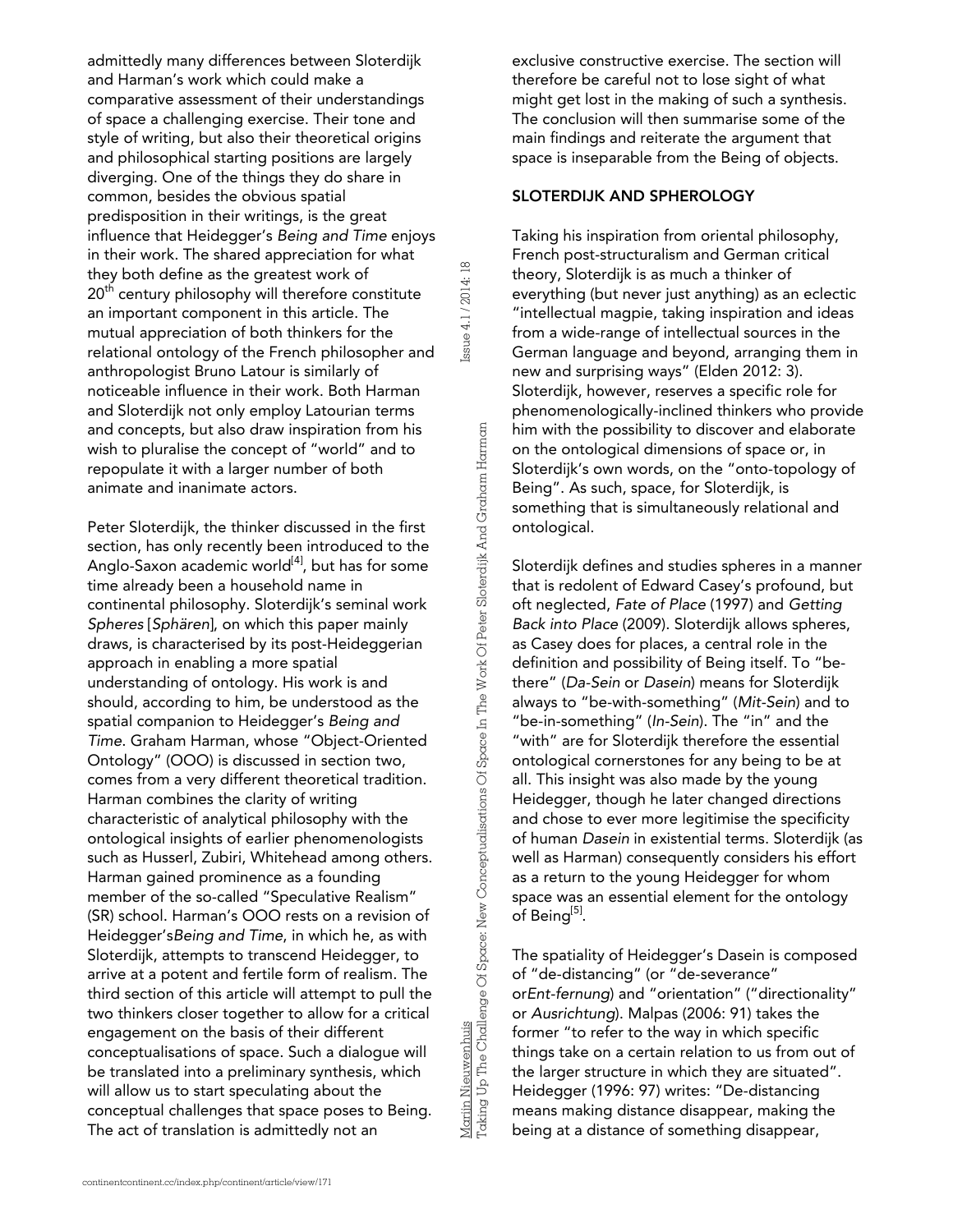bringing it near. Dasein is essentially dedistancing… De-distancing discovers remoteness." I walk across the street towards the confectionery which allows me to become aware of the long, thin black liquorice on sale. Orientation by contrast "refers to the way in which, in being involved in a certain task, I find myself already situated in certain ways with respect to the things and places around me… " (Malpas 2006: 91). For example, while eating, I have a fork on the left of me, a knife on the right and a plate in the middle. Heidegger (1996: 100, original emphasis) argues that "Da-sein is spatial by way of circumspectly discovering space so that it is related to beings thus spatially encountered by constantly de-distancing. As being-in which dedistances, Da-sein has at the same time the character of *directionality.*Every bringing near has always taken a direction in a region beforehand from which what is de-distanced approaches so that it can be discovered with regards to its place". De-distancing on the basis of orientation allows Dasein, in other words, to make sense of a withdrawn reality in which things exist objectively (but not ontologically) in the world (*sein in*). Objects are "ontic", while Dasein is thought to be ontological. The latter is through its capacity of dedistancing and orientation, therefore, "in-theworld" (ie. "Being-in") and "world forming" (or *weltbildend*). and a plate in the middle. Heidegger (1996: 100, erasial original emphasia) argues that "To selected to being stuarily encountered by constantly de-distancing. As being-in which defistances, Da-sein has at the Space in the

"What recent philosophers referred to as 'beingin-the-world' first of all, and in most cases, means being-in-spheres… Spheres are air conditioning systems in whose construction and calibration, for those living in real coexistence, it is out of the question not to participate. The symbolic air conditioning of the shared space is the primal production of every society" (Sloterdijk 2011: 46).

A sphere is, in yet other words, as a "world formatted by its inhabitants… or as the spaces where people actually live. I [ie. Sloterdijk] would like to show that human beings have, till today, been misunderstood, because the *space* where they exist has always been taken for granted without ever being made conscious and explicit" (Sloterdijk in Kristal 2012: 153, original emphasis). Spherology offers then a "theory of the minimal *conditions* for the initially impersonal process of creative self-organization which isolated and distanced the proto-hominids from their environment in what he [i.e. Sloterdijk] calls 'anthropogene islands' or 'anthropospheres'" (van Tuinen 2009: 110).

Heidegger showed that humans are "thrown-intothe-world" into its "there", but for Sloterdijk this does not mean that we are immediately at home in the world. He argues that "it is exactly this concept of being-at-home in the world that must be questioned, as to simply accept this condition as a fact would mean to fall back into the logic of container-physics that needs to be overcome." (Sloterdijk 2012: 37). Sloterdijk shows that we are not only able, but indeed compelled to make our own worlds. Without spheres humans would simply not be able to survive as a species. "Beingin-the-world" is for Sloterdijk thus first and foremost "Being-in-a-sphere". Such spheres are however not singular, but always plural. Sloterdijk provides in his 2,500-page magnum opus (1998, 1999, 2004) a historical onto-*anthropologica*l understanding of how humans are to be understood topologically. Topology lies at the heart of spherology given that for Sloterdijk it is "the *topos* of man [which] is a far more determining aspect of human existence than the *essence* of man" (ten Kate 2011: 103). The topos is for Sloterdijk "a condition of being in which our *Dasein* - to use Heidegger's redefinition of human existence - is fully integrated, to the extent that the *Da* of our *Dasein* is understood as fundamentally topical" (ten Kate 2011: 105). Sloterdijk therefore challenges the still dominant philosophical tradition which started with Descartes and continuous to be of still great importance in discussions on the essence of human Dasein. The premise for Sloterdijk's ontological anthropology is not grounded in the*existential* question *what* being is, but revolves instead around a "relational 'onto-topology'" of the places *where* Being is made possible. The *Da* in Dasein forms as such the first sphere. It is also here that Sloterdijk breaks with Heidegger's existentialism.

Sloterdijk's emphasis on space leads him to detach Heidegger's notion of a "house of Being" from its original context of language. Sloterdijk proposes instead a literal reading of the house, which starts from the necessity of Being to interact with its surroundings. Sloterdijk agrees, in other words, with Heidegger that Being is thrown (*Geworfenen*) into the world, but only to part again ways with Heidegger to demonstrate that this original act is followed by the development and employment of what Sloterdijk describes as "anthropotechnologies". Such technologies, of which language is only one, help construct the "shell", "housing" or "sphere" (*Ge-Häuse*) that translates into a Foucauldian-like biopolitics of self-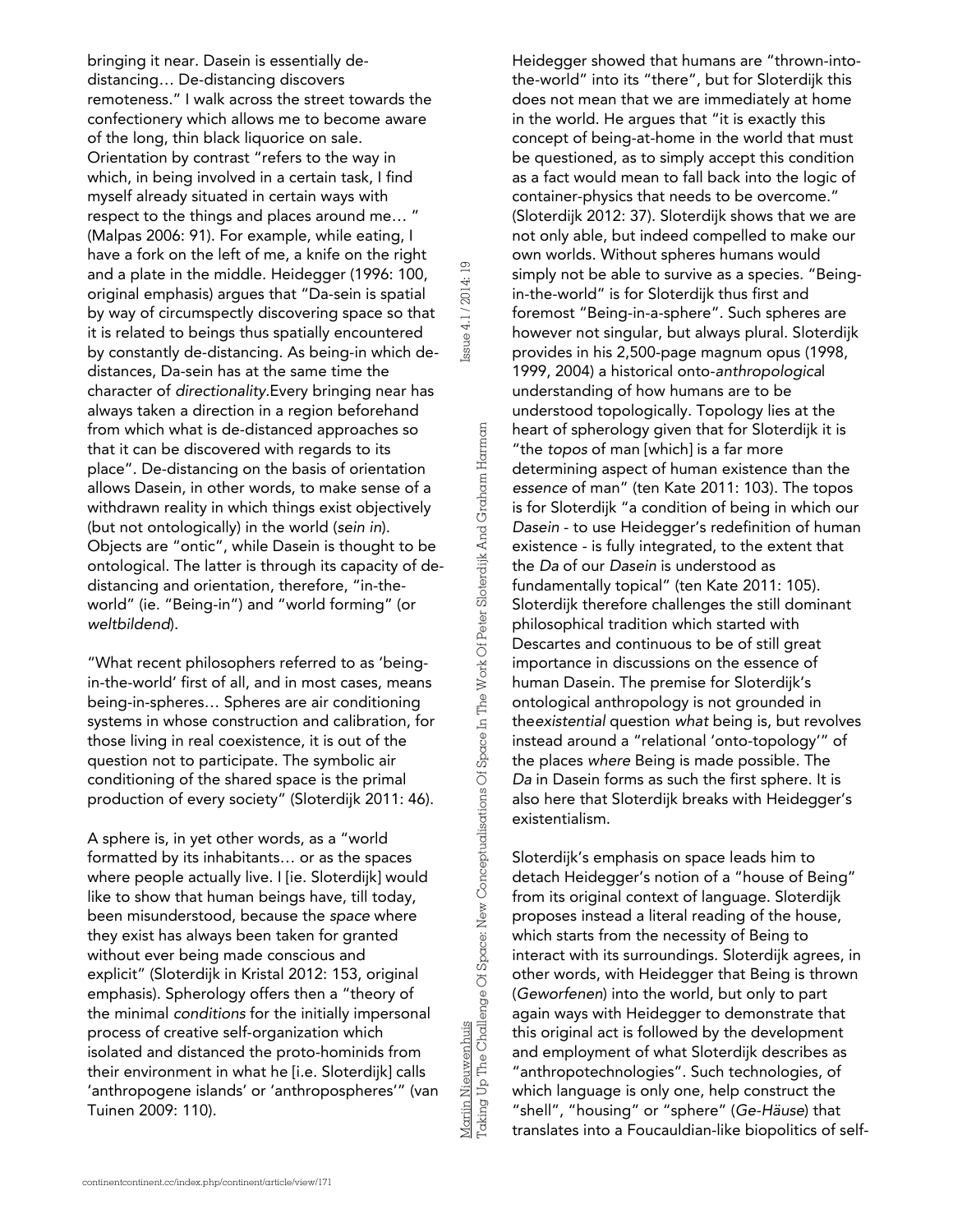domestication. This early sphere protects beings from the outside world and helps to transform mere ontic being into Being. Anthropotechnology is therefore considered to enable the Heideggerian "clearing" (*Lichtung*) from which Being-in-the-world becomes possible.

Sloterdijk conceptualises spheres in different sizes and forms which he defines as "thought-figures" that possess a relational capacity to being. He chronologically analyses and discusses them according to their size and temporal evolution. The first volume of*Spheres* (2011 [1998]) deals with the "microspherology" [*Mikrosphärologie*] of "bubbles" [*Blasen*]. The second volume  $(1999)^{[6]}$  deals with the "macrospherology" [*Makrosphärologie*] of "globes" [*Globen*] and the third volume (2004) with the "plural spherology" [*plurale Sphärologie*] of "foam" [*Schäume*]. The volumes could be read in a linear, chronological fashion in which humans first existed in the bubbles of the microsphere and later came to construct more complex macro-spheres. The last volume is a socially critical analysis of the recent emergence of so-called "foam". The first volume of *Spheres* is for this essay however the most relevant among the three, since it sets out the ontological presuppositions and foundations that will form the building blocks for the other two books.

Bubbles are in the first volume described to be the micro-spherology of human beings. Human beings are, as Sloterdijk shows, always located in a bubble which protects them from the outside and allows them to be and remain alive. Bubbles are, in other words, the climatologically tuned spaces or spheres ("greenhouses" or *Treibhäuser*) which allow beings immunity from the environment (*um-welt*). They are also, as briefly noted earlier, "world-forming" (*weltbildend*) in that humans adjust their spherological environment ("Greenhouse effect" or *Treibhauseffekt*). Sloterdijk discusses and describes bubbles and spheres in both material and in immaterial form (e.g. the uterus, the home, the polis, etc.). In the second volume of his trilogy he, in fact, attaches the concept of a sphere to the globe itself. However, he never departs from Heidegger's fundamental idea that Dasein is situated *in* a somewhere and *with* others. He rather constantly deepens the importance of being-in. To be means for Sloterdijk and, as discussed in the next section, also for Harman, always to be-*with* something and Being-with something always takes place *in* something. This

forms the conceptual springboard for his genealogical assessment of the beginnings of spheres.

Sloterdijk's perhaps most widely discussed example of such a sphere is the relationship between the foetus and the placenta that make up the bubble of the uterus ("the original sphere" or *die Ursphäre*). The intimate relationship between the foetus and the womb is, according to Sloterdijk, the most intimate (and therefore closest to perfect) example of a bubble. The structural process which allows the two "poles" to merge into one sphere is what Sloterdijk, in Latourian language, defines as "coupling"<sup>[7]</sup>. "We hold the opinion that through a theory of couplings, of genius and of complemented existence, we can save all there is to save from Heidegger's interest in rootedness." (Sloterdijk 2012: 41).

Issue 4.1 / 2014: 20

Issue 4.1 / 2014: 20

Marijn Nieuwenhuis

Taking Up The Challenge Of Space: New Conceptualisations Of Space In The Work Of Peter Sloterdijk And Graham Harman

Mariin Nieuwenhuis<br>Taking Up The Challenge Of Space: New Conceptualisations Of Space In The Work Of Peter Sloterdijk And Graham Harman

The reasons that Sloterdijk commences his spherology and pays special attention to the 'perfect symbiosis' that takes place between the placenta (the "original companion") and the foetus are plural. I will present here the two that I find most appropriate for the purpose of coming closer to Sloterdijk's relational understanding of space. The first of which demonstrates and confirms the earlier suggestion that Sloterdijk is not so much looking for an answer to the question of *what* makes us human, but is rather more interested in the question *where* humans are. "Where" comes for Sloterdijk before "what". He therefore does not start his analysis from a position in which humans are *a priori* presented as the subjects worthy of investigation, but rather flattens the ground for a topological understanding of*where* humans can come (and have historically come) into Being. Being is in Sloterdijk's "onto-anthropology" removed from its revered position as an autonomous "subject" and effectively replaced by bipolar and multipolar relations that enable and constitute a sphere.

Sloterdijk empirically demonstrates that within the womb ("*The inner-sphere of the absolute Mother" or innenraum der absoluten Mutte*)*,* it is impossible to draw an epistemological distinction between the object and the subject. This is because the foetus does neither recognise the placenta nor the "'nobjects' ([ie.] neither subjects nor objects) such as placental blood, intrauterine acoustics, and other medial givens… [The] child develops [therefore] an identity not by recognizing itself at a distance in the mirror but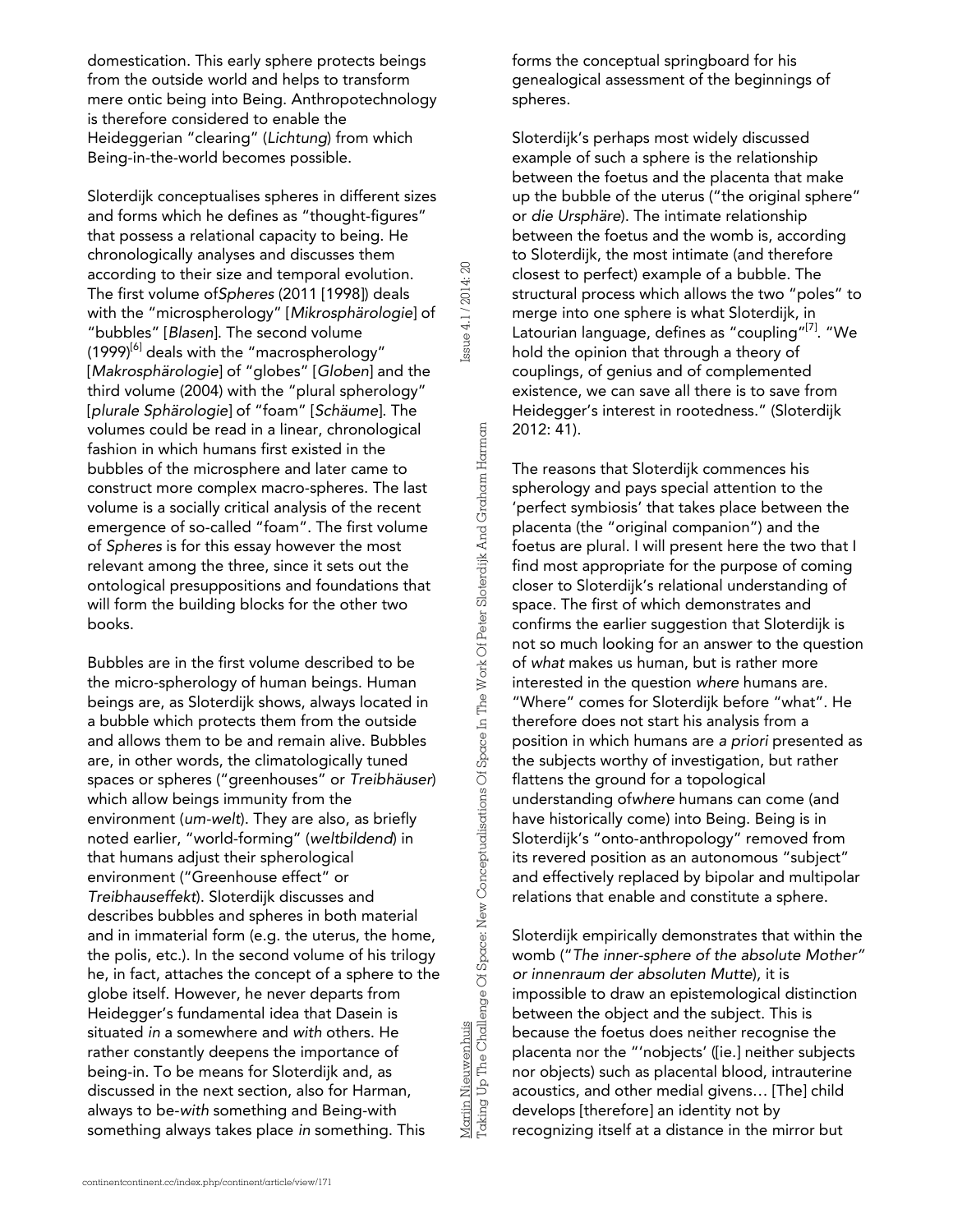through presubjective resonances" (van Tuinen 2007: 281). This "negative gynaecology" (*negative Gynäkologie*), Sloterdijk argues, embodies the perfect immersion of "Being-a-pair*"* [*Paar-Sein*] in a bubble, which ultimately bursts when the natal process commences.

"In terms of its dramatic content, what one generally calls 'cutting the [umbilical] cord' is the introduction of the child into the sphere of egoforming clarity. To cut means to state individuality with the knife. The one who performs the cut is the first separation-giver in the subject's history; through the gift of separation, he provides the child with the stimulus for existence in the external media." (Sloterdijk 2011: 388).

The moment the child is "thrown-into-the-World" and has bid farewell to the placenta ("primal companion" or the *Urbegleiter*) is also the moment in which it will have to form new relationships and in turn create and dwell in new bubbles. The uterus is the (primordial) sphere responsible for creating the conditions in which the relation between the two objects literally comes to life *before* the foundation of subjectivity and the subject itself. Sloterdijk's introduction of a "pre-subjectivity" therefore provocatively challenges the idea that philosophy should start from the premise of a subject-object dichotomy and flattens the metaphysical ground on which, as discussed in the next section, we also find the object oriented ontology of Graham Harman. Sloterdijk, in another vein, argues against the idea of the European "metaphysical age" that object and subject are divided. He (Sloterdijk 2004: 42) laments that they "put the soul, the self and the human on one side, and the thing, the mechanism and the inhuman on the other... At the same time it denies to things and materials an abundance of characteristics that upon closer look they in fact do possess. If these traditional errors are corrected respectively, a radically new view of cultural and natural objects comes about".

For Sloterdijk, as with Harman, objects do not exist anonymously from each other, but must instead always be understood in relation to other objects. They do not have an existence prior to, or independent from, these relations, but are also not reducible to a set of finite relations or qualities. The possibilities of Being are, if we would draw Sloterdijk's ontology to its logical conclusion, infinite. The number of possible spheres is, in fact, as infinitive as the number of

Mariin Nieuwenhuis<br>Taking Up The Challenge Of Space: New Conceptualisations Of Space In The Work Of Peter Sloterdijk And Graham Harman Taking Up The Challenge Of Space: New Conceptualisations Of Space In The Work Of Peter Sloterdijk And Graham Harman

Marijn Nieuwenhuis

Issue 4.1 / 2014: 21

Issue 4.1 / 2014: 21

objects. Co-subjectivity and co-existence [Mit-Sein] are the norm in Sloterdijk's post-human philosophy. Sloterdijk ridicules Cartesian notion of subjectivity and cogito when he writes that:

"Man is a thinking meteorite. Only in contact with what exists does his surrounding catch fire. Through my incandescence appears what exists and makes sense as a surrounding. I burn, and therefore, it can't be that there is nothing. If I burn, it is because I am here to co-exist with the rest of what is here" (Sloterdijk in Kristal 2012: 160).

The "tragic" and "traumatic" element in the bursting of the "ur-bubble"<sup>[8]</sup> forms the second component in Sloterdijk's relational ontotopology. Sloterdijk contextualises this primordial separation, which forces the subject to confront the "Big Outdoors", in both structural and historical terms. Sloterdijk's structural analysis relies on and echoes Arendt's (1998) notion of "human natality" in which the natal function of action works as the foundation of constant renewal. Sloterdijk however, blends this concept with his own philosophical anthropology to win our attention for the importance of the historical *whereabouts* of the human. The longing for the perfect union in the bubble of the broken womb will, as we are told, throughout the subject's lifetime compel her to travel, create and dwell in many different spheres. Human beings are for Sloterdijk, in a Heideggerian sense, therefore quite literally "life-enabling" and "animating" architects and engineers. Being means for Sloterdijk therefore first and foremost the engineering and designing of architectural spheres that make possible and give meaning to existence<sup>[9]</sup>.

The interaction between objects in a place is, in other words, structurally and continually repeated throughout the beginning of time. It is however equally important to remember that Sloterdijk also here again refuses to draw a strict line between the subject and objects or between humans and things. Every object we "confront" or "encounter" is for Sloterdijk a relational act of immersion. He (Sloterdijk 2011: 92, 93) describes the insertion of a candy into one's mouth as the realisation that even "[t]he most basic luxury food is suitable to convince me that an incorporated object, far from coming unambiguously under my control, can take possession of me and dictate its topic to me". He (Sloterdijk 2011: 94) follows this line of reasoning and consequentially poses the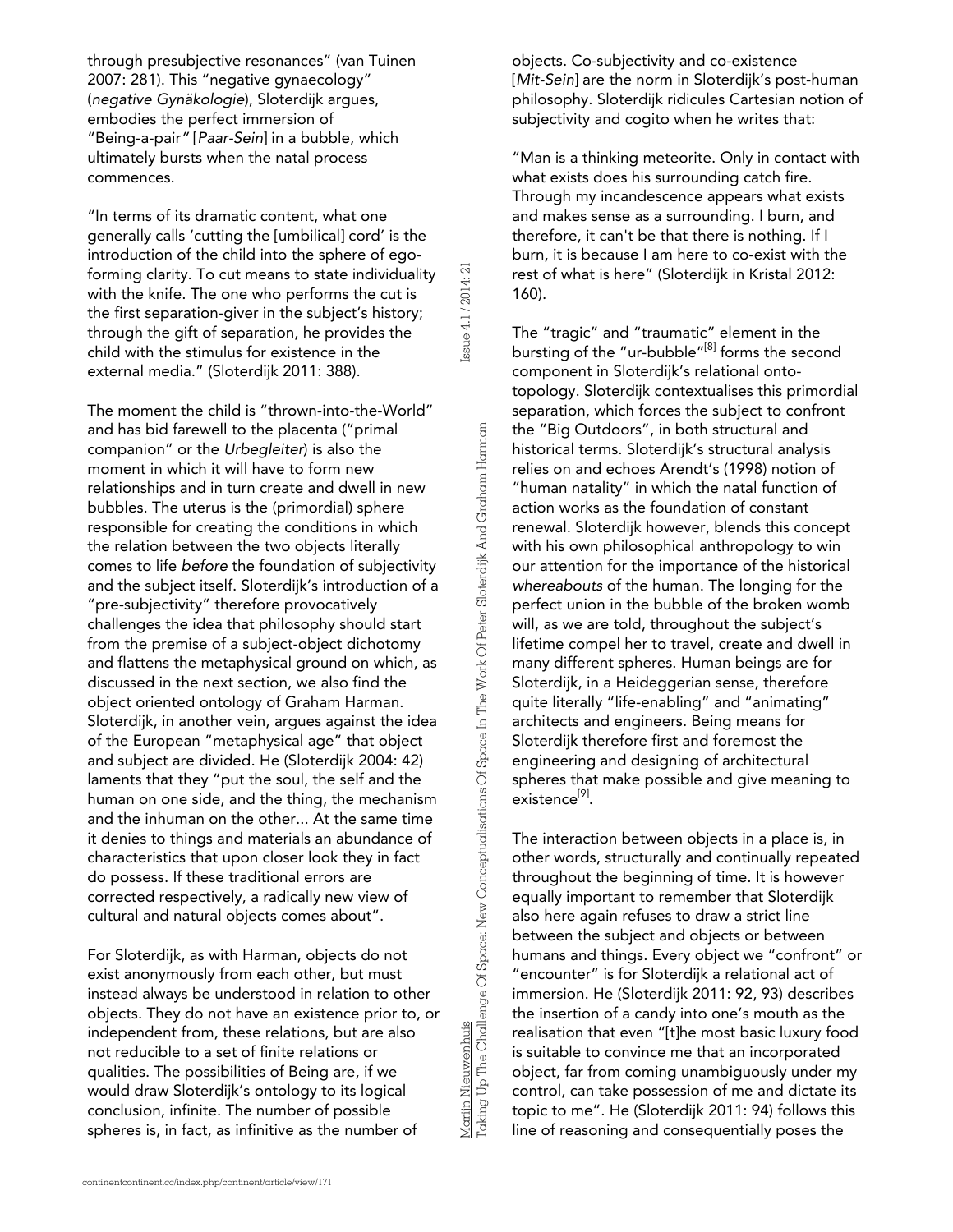provocative question what it is that "remains of the [enlightenment] dream of human autonomy once the subject has experienced itself as a penetrable hollow body?". The answer to this question leads back to the core of Sloterdijk's spherology which is grounded in the idea that to be always means to be with-something and insomething. The reified individual or the fetish of individualism (latin: *in-dividuus* or "indivisibility") is for Sloterdijk (as is the indivisibility of atoms for quantum mechanics) therefore a myth. The individual is for Sloterdijk and less explicitly (and politically) also for Harman relationally composed of smaller parts (as other objects). Sloterdijk's discussions of spheres are, to briefly sum up, as much about the undertaking "of the experiment to demonstrate to what extent the "being-a-pair" [*Paar-Sein*] precedes all encounters" (Funcke and Sloterdijk 2005), as they are about exposing the myth of an autonomous individual subject. "There are no individuals, only dividuals [*Dividuen*] – humans only exist as particles, or poles of spheres. There exist exclusively pairs [*Paare*] and their extensions [*Erweiterungen*]…" (Sloterdijk 2001: 144, translated, see also Sloterdijk 2011: 83 ff.). These realisations are also of importance for Sloterdijk's genealogical record of human relationships in spheres to which we will now shortly shift our attention, before moving on to Harman's OOO.

Issue 4.1 / 2014: 22

Issue 4.1 / 2014: 22

Marijn Nieuwenhuis

Taking Up The Challenge Of Space: New Conceptualisations Of Space In The Work Of Peter Sloterdijk And Graham Harman

Marijn Nieuwenhuis<br>Taking Up The Challenge Of Space: New Conceptualisations Of Space In The Work Of Peter Sloterdijk And Graham Harman

Sloterdijk describes how the placenta in premodern times was respected across different cultures and religiously represented as the inseparable doppelganger of the foetus. The arrival of modernity (which Sloterdijk mockingly describes as the regime of "placental nihilism") has, however, come to alienate the foetus from the placenta, which was consequentially excommunicated and banished from any form of philosophical consideration<sup>[10]</sup>. "But where, as in the most recent part of the Modern Age, the Withspace is annulled and withdrawn from the start through the elimination of the placenta, the individual increasingly falls prey to the manic collectives and total mothers - and, in their absence, to depression." (Sloterdijk 2001: 285). The loss of such "intimacy" between objects (for Sloterdijk a defining element of modernity) was replaced by the myth of an autonomous individuality. The analysis of the post-natal diversification of spheres does for Sloterdijk, however, neither start nor finish with the spheredependent and sphere-creating "di-vidual", but is also constitutive of the genealogical foundations of the "macro-spheres" which he (1999) discusses

in the second volume of his trilogy. The third volume (2004) deals with the breakup of spheres and the emergence of so-called "co-isolated foams". I do not believe however, that an analysis of the last two volumes would contribute to a better understanding of the theoretical premise of Sloterdijk's spatial ontology nor does this paper seek to undertake such an endeavour<sup>[11]</sup>. Neither of these volumes radically departs from the conceptual ontology presented in the first volume which shows that Being for Sloterdijk always means to *be-with* something and to *be-in* something.

The philosophical foundations of Sloterdijk's *Spheres* are, to shortly summarise, first and foremost grounded in a historical study of the need of Being to create interior spaces. Humans need to be *in* and *with* something, but human bodies themselves are similarly the*in* something for another thing. Human animals "flourish only in the greenhouse of their autogenous sphere" (Sloterdijk 2011: 46). The capacity and necessity to create spheres in order to be is, of course, not reserved to humans alone, but could equally be applied to the realm of other animate and even inanimate entities. Every individual as much as every other entity is an aggregate. Space for Sloterdijk grants, in other words, the condition necessary for the existence of Being. "It provides room, both literally and metaphorically, for whole species of spaces to grow and bloom, spaces of empire, spaces of capital, spaces of signal and communication, spaces of eros, spaces of dreams" (Thrift 2012: 143). Space is, as Thrift (2012: 140) notes, thus "understood 'gynaecologically' as a set of envelopes or surrounds or shelters, self-animated spaces that give their inhabitants the resources to produce worlds". It is this faculty of space, to produce intentional realities for animate and imamate objects alike, that forms the phenomenological bridge between Sloterdijk's theory of spheres and the object ontology oriented (OOO) philosophy of Graham Harman.

# OBJECT ORIENTED ONTOLOGY

Graham Harman is one of the four thinkers<sup>[12]</sup> who helped pave the early foundations of the so-called "Speculative Realism" (SR) school. The interdependence between the theories and research interest of its core members and the influence which especially Quentin Meillassoux has had on Harman' OOO, compels me to shortly introduce the main philosophical principles of SR.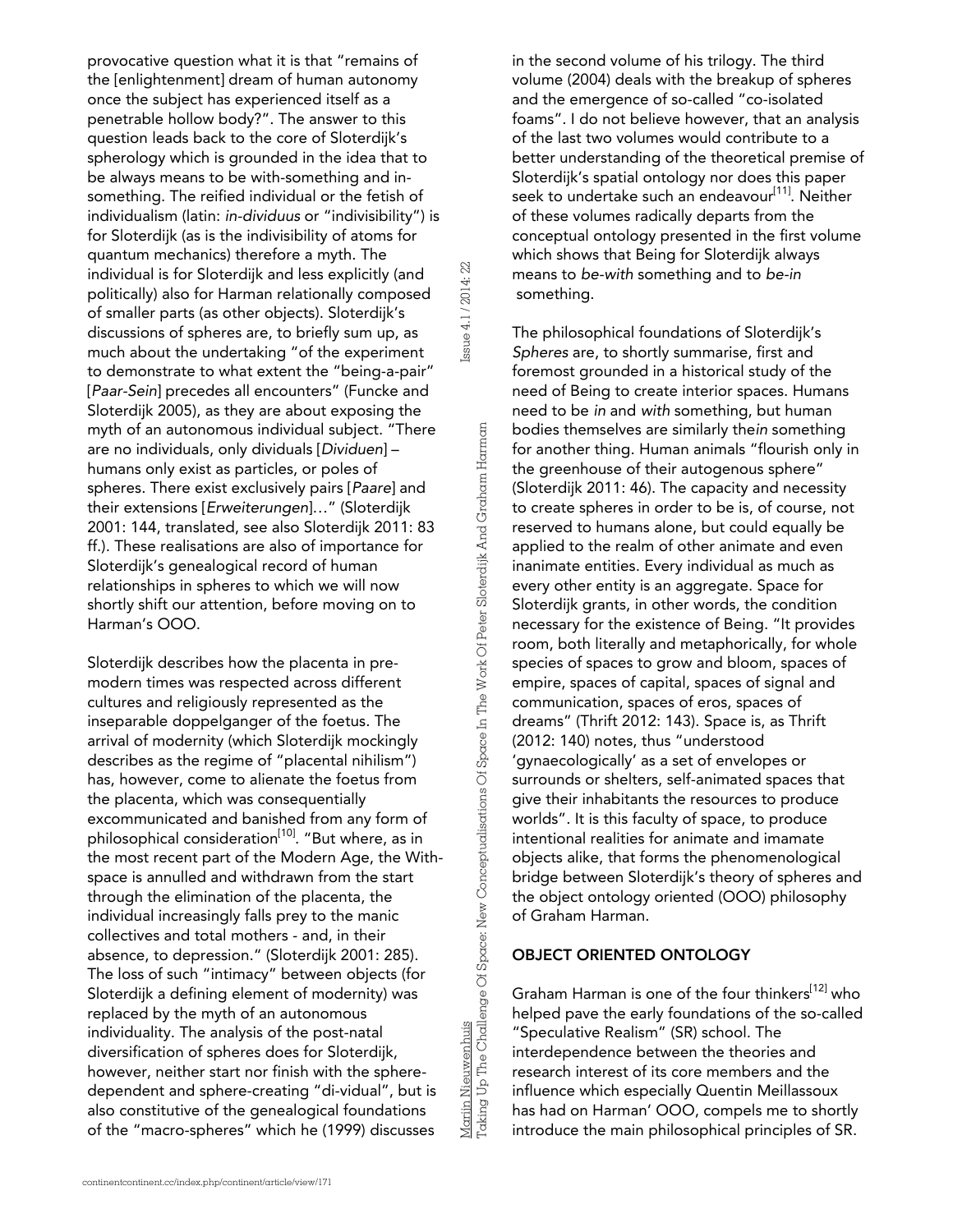Quentin Meillassoux is a former student of Alain Badiou whose writings inspired Meillassoux's (2011) now famous *After Finitude*. The work could be said to have served as a general introduction to the underlying principles of the school and will be discussed shortly in greater detail.

#### *Speculative Realism*

The theme which unites the SR thinkers is their common discontent over the longstanding Kantian dominance in both the analytical and continental philosophical tradition. The realism that SR proposes is, however, not so much a return to a form of pre-critical realism, but rather a third road between realism and idealism. It openly attempts to speculate "about the nature of reality independently of thought and of humanity more generally" (Bryant et al., 2011: 3).

Issue 4.1 / 2014: 23

ssue 4.1 / 2014: 23

SR attacks the foundations of what is commonly known as the Kantian "Copernican Revolution", which, unlike the name suggests, is argued to refer to the exact opposite of the decentring of human existence. Kant is said to have been among the first to make our access to the world dependent upon our knowledge of it. This form of so-called "correlationism" is, Meillassoux (2011: 118) argues, the exact opposite of the task pursued by the empirical sciences which aim "to actually uncover knowledge of a world that is indifferent to any relation to the world". The task which SR sets upon itself is therefore nothing short of a challenging of the Kantian dualistic thinking.

SR is, crudely summarised, centred on a revision of Kant's inaccessible "thing-in-itself" (*das Ding an sich).* Meillassoux shows that the thing-in-itself is temporally outside human access. He uses the example of a fossil (the "arche-fossil") to show that we cannot come to terms with things that temporally existed prior (ancestrally) to our knowledge of it. This supports his thesis that things not only exist temporally autonomous from human consciousness, but also independent from Kantian facticity. Harman's argument moves beyond Meillassoux's*temporal* critique. He argues that correlationism not only fails to explain the existence of things before and after human temporality, but that it is also incapable of talking about realities that are *spatially* outside of facticity. "The correlationist seems no better able to account for the falling vase than for the ancestral formation of the earth" (Harman, 2011c: 42). Herman notes that "spatial exteriority is the

really crucial point… [and its omission in*After Finitude*] might be a candidate for the 'blind spot [of Meillassoux's work]…'" (2011a: 89). Harman notes that things are perfectly able to exist in a reality that is unknown to us.

Thinking about something is, according to SR, always *for* me and relies thus on what Meillassoux describes as the "correlationist cogito". The reality of the thing-in-itself is, in other words, constrained by the number of finite possibilities imposed by our human capacity to think. This means, bluntly put, that even though "*for me* we cannot think a tree existing outside thought, … such a tree might exist nonetheless *in spite of my not being able to think it*" (Harman, 2011c: 27, original emphasis). Harman elaborates on this point and shows that reality is in fact "hidden" or "concealed"; however, this does not mean that things do not exist but rather that our access to them is limited. Harman goes on to show that we do not need human Dasein to realise that reality is always concealed, and that it is not solely humans that are able to "be-in-the-world".

"The world is not just Heidegger's "world," but always a world populated with distinct forests, atoms, and omens. For this reason, it is misleading to claim that only the world as a whole has primary reality, that its constituents are only *potentially* there. On the contrary, the parts of the world are *really* there, defending their private integrity even while besieged by the worldhood of the world." (Harman, 2002: 292, original emphasis).

A vase might be falling in an unoccupied country house without anybody seeing it being destroyed into smaller shards of glass. Harman drives this point somewhat later home when he argues that "*even in the case of direct physical presence* an entity outstrips the thought-world correlate in a manner that is never merely lacunary [in perceptual terms]." (Harman, 2011c: 43, original emphasis). Harman connects the idea of independent objects to the still largely unexplored depths of Heidegger's philosophy of "absence" to that of the intentional world of "presence" described in Husserlian phenomenology.

#### *Tool-Being*

Marijn Nieuwenhuis

Taking Up The Challenge Of Space: New Conceptualisations Of Space In The Work Of Peter Sloterdijk And Graham Harman

Mariin Nieuwenhuis<br>Taking Up The Challenge Of Space: New Conceptualisations Of Space In The Work Of Peter Sloterdijk And Graham Harman

*Tool-Being: Heidegger and the Metaphysics of Objects* is the product of Graham Harman's PhD dissertation (1999) which bears a similar title. The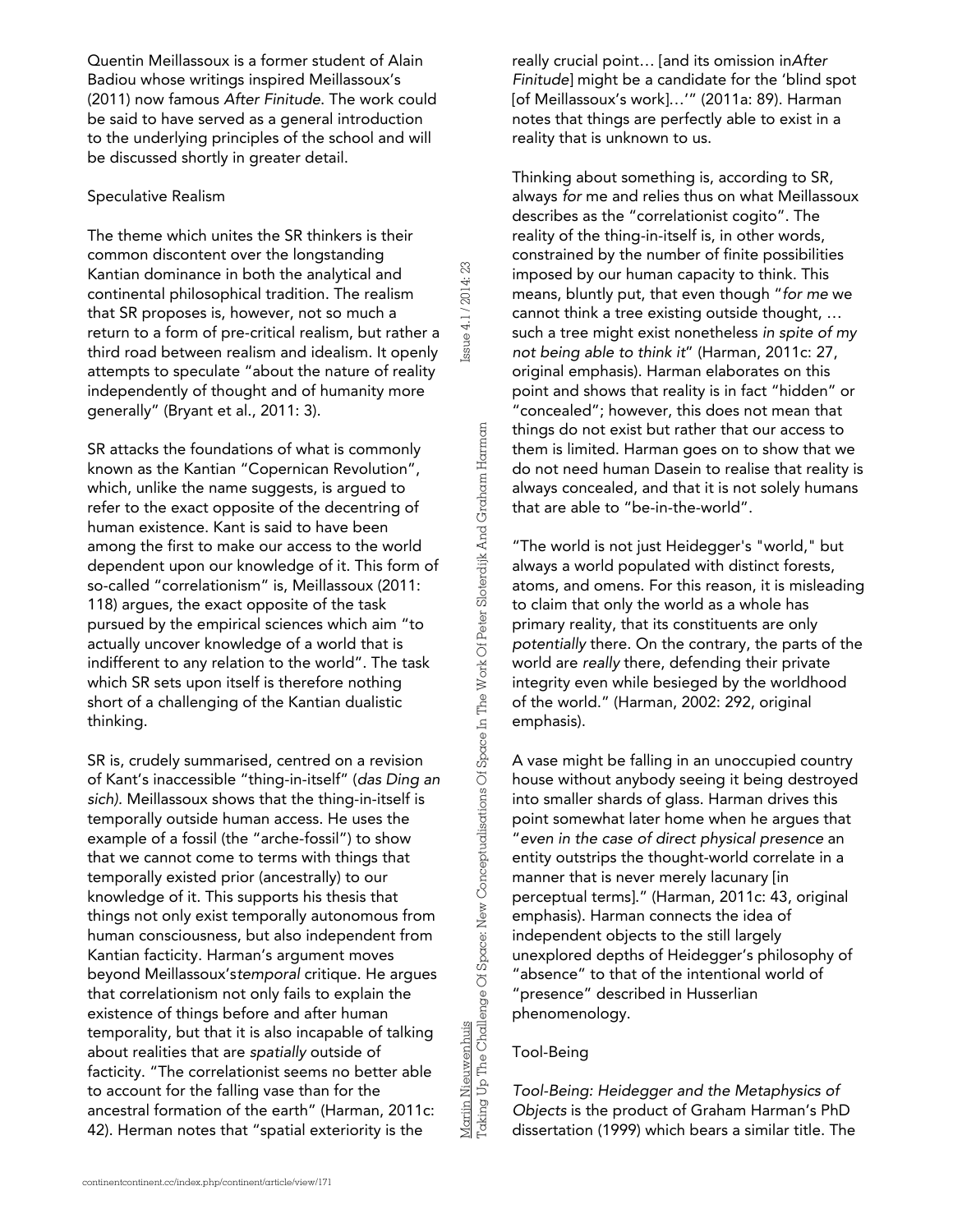book contains a similar critique of contemporary philosophy as that of Meillassoux's (2011) *After Finitude*, but starts from a different philosophical premise and arrives at largely different conclusions. Harman's main philosophical influences in his search for an "object-oriented metaphysics" are the phenomenological protégés of Franz Brentano. He relies mainly on the works of Husserl, Twardowski, Whitehead and others, but also on Bruno Latour and, of course, the towering figure of Martin Heidegger. The last thinker provides him with the duality of the "present-at-hand" (*vorhanden*) and "ready-athand" (*zuhanden*) which he, on more than one occasion, identifies as the idea which made Heidegger "the single pivotal philosopher of the twentieth century" (Harman, 2002: 3, Harman, 1999: i). This widely cited philosophical concept has, despite embodying the central thread of Heidegger's entire intellectual corpus, "been almost universally misunderstood" (Harman, 2002: 4). The reason for this will be discussed shortly. The other great influence on Harman's work is Edmund Husserl whose notions of "accidents" and "intentional objects" he employs alongside Heidegger's tool-analysis<sup>[13]</sup>. The fusion of these two sets of concepts and thinkers helps him to combine Heidegger's philosophy of "absence" with a philosophy of "presence" (Harman, 2011b: 35). The result is the materialisation of a unique "quadruple structure" (Figure 1). He places this structure, technically inspired by Heidegger's Geviert (fourfold)<sup>[14]</sup>, at the centre of each and every (animate and inanimate) object.

Issue 4.1 / 2014: 24

ssue 4.1 / 2014: 24

Marijn Nieuwenhuis

Taking Up The Challenge Of Space: New Conceptualisations Of Space In The Work Of Peter Sloterdijk And Graham Harman

Mariin Nieuwenhuis<br>Taking Up The Challenge Of Space: New Conceptualisations Of Space In The Work Of Peter Sloterdijk And Graham Harman





continentcontinent.cc/index.php/continent/article/view/171

Harman's quadruple structure begins with Heidegger's (e.g. 1996) tool-analysis, which is grounded in the idea of a reality composed of objects that are hidden from view. Harman describes the subterranean realm of objects as "tool-being". An object is for him a unified entity which exists autonomously "from its wider context and also from its own pieces" (Harman, 2011b: 116). A "real object" (defined by its "tool-being") is always concealed from other real objects and therefore absolutely non-relational. Harman complements Heidegger's concept of the concealed nature of objects with the Husserlian notion of the "intentional" or, as Harman describes it, the "sensual". Sensual objects are the intentional interpretations of concealed objects by intending objects. They enjoy a rich relational capacity which helps to constitute the reality of real, intending objects.

Harman's resultant OOO must therefore be understood as a fourfold structure consisting of two dualisms at the centre of every object. The first dualism is of a Heideggerian origin and is grounded in the idea of concealed objects with equally withdrawn real qualities. The second dualism is inspired by the philosophy of Husserl and consists of sensual objects and equally sensual qualities that are abundantly visible in their sensuous "present-at-handness". Reality can, according to Harman, be experienced as a result of the tension between real objects and their sensual translations. This tension is what for Harman constitutes space. He identifies however, three other, additional structural tensions: "time", "essence" and "eidos" (Figure 2). We will for the purpose of this paper however primarily dwell on Harman's spatial tension which shares the same strong Heideggerian overtones that we identified earlier in Sloterdijk's theory of spheres. First however we feel that we must explain why OOO rests on the foundational principle that real objects are inaccessible. This will allow us to further elaborate how this inaccessibility of the real ("the real always hides") renders into the need to translate objects into a sensual form.

Most analyses on Heidegger's tool-analysis, as Harman (2002) demonstrates, proceed from a pragmatic philosophy in which "present-at-hand" and "ready-at-hand" are thought of as parts of a "practical philosophy" which concentrates on the tools themselves. Humanity is through its ability to emotionally and theoretically experience reality in such accounts raised above the experiential capacity of both animals and inanimate objects.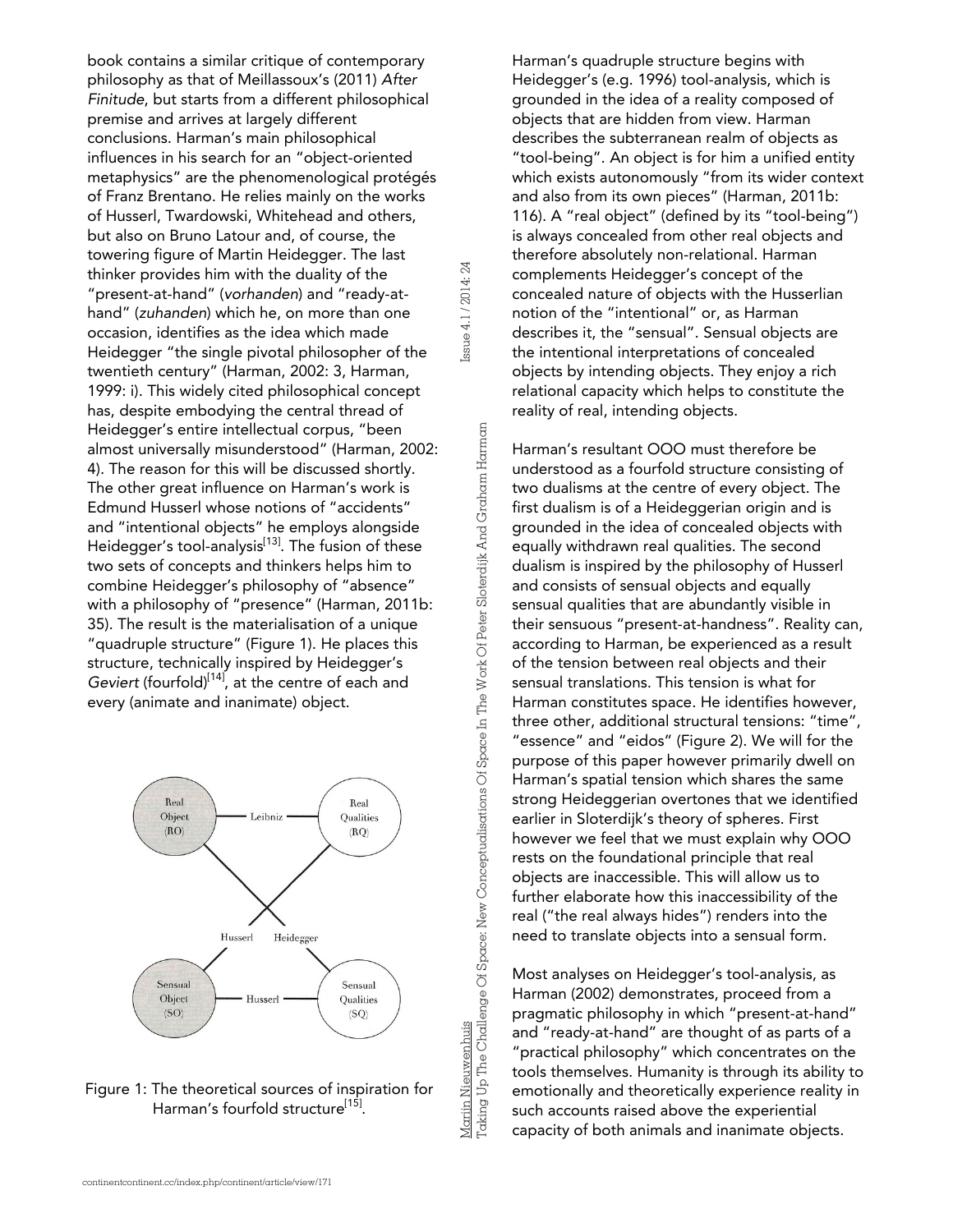Humanity is, in other words, singled out as the unique agency which is able to penetrate the ready-at-hand of tools and to reach into the subterranean realm of their present-at-hand.

This ability to expose the *zuhandenheit* of an object and to return it to a projected "world-initself" is commonly said to be one of defining characteristics of the uniqueness of human*Dasein*. This is, according to Harman, however not how we should read Heidegger or as Harman notes himself: "the tool-analysis *does not* serve to criticize the notion of independent objects, as if to champion instead a subjective human realm of gadgets.… The concept of Dasein is not introduced in order to rough up the notion of a world-in-itself" (Harman, 2002: 19, original emphasis). Dasein does, in other words, not lend humans a special capacity to access the world as it really *is*. This reading of Heidegger's Dasein expresses a similar kind of criticism as the one voiced by Sloterdijk. The latter similarly intends to break with the "hysteric-heroic subject that always believes itself to be the first to die and that remains miserably ignorant concerning its embeddedness within relations of intimacy and solidarity" (Sloterdijk 2012: 40). Sloterdijk wishes to depart from the existentialism from which both the old and the young Heidegger suffered. Both thinkers express an eagerness to move beyond the reified character of Dasein and a desire to travel to a post-subject/ object philosophy. For Sloterdijk this means not asking the "who" question, but the "where" question. Harman (2002: 128) wishes to leave Dasein altogether and notes that "the theme of Dasein is subordinate to the analysis of tool-being rather than the reverse… [I]t means that the being of an entity makes only sense in terms of the general strife between its concealed execution and its luminous surface."

Here we seem to have arrived at the thrust of how Harman intends to break with Heidegger's existential *Dasein* to pursue the phenomenology of Husserl. The true nature of objects is always receded from experience which means that any form of interaction with tool-being can only occur through an intentional mediation (or "vicarious causation") in which only certain so-called "sensual qualities" of the object are encountered.

Harman's notion of the sensual are closely related to Husserl's phenomenological "intentional objects", but are removed from Husserl's concealed idealism. They could in fact be said to

perform the role of Heidegger's "as-structure" in which the Being of an object can only in a mediated form be experienced as a "sensual object". The "vicarious causation" between a real object and a sensual one is, according to Harman, what constitutes space. Space is for Harman, as it is similarly for Sloterdijk, thus phenomenally understood as the relation which occurs at the exteriority of interacting objects. Space is the sensual as-structure that results from the relationship between objects. This mode of interaction is in Harman's account not reserved to human Dasein alone which, through its existential "de-distancing" and "directionality", is supposedly able to make sense of the world. Space is for Harman instead the (present-at-hand) "broken hammer". Heidegger is for Harman (2002: 55) therefore the "[philosopher] of tools and space". Let us, however, not get ahead of ourselves and so briefly return to the debate on the inaccessibility of the autonomous real object. The idea of a flattened ontology without existential anthropocentrism (an "ontological difference without metaphysics" as Sloterdijk (in van Tuinen 2011: 49) writes) challenges the historically long-privileged position of the human cogito vis-à-vis that of other animals and even inanimate objects.

Human agency, Harman (1999, 2002) writes, is through its earlier refuted ability to make*withdrawn* things *visible* not able to move an inch closer to the thing in-itself, but rather provides its own translation of the thing. An apple remains, even if we would subtract it from its accidental (sensuous) qualities, *for* us only an apple and not a weighty companion as it might be *for* the apple tree. What we see is, in other words, a Husserlian "intentional object" from which we create our own, intended human world. Harman calls these specific versions of real objects "sensual objects" because they exist "only in relation to the perceiver… [while] the real is whatever withdraws from that relation." (Harman, 2011a: 110).

This makes humans in fact not very different than, let's say, dogs that similarly "experience" the object (that *we* perceive as) "car" through a specific intentionality from which a sensual version of the object emerges. It is unlikely that the sensual object for the dog will be the sensual carobject that it is for us. What remains *for* us (and all other animate and inanimate entities) is, in other words, a "caricature" of the (subterranean) object which will always make visible only some of its

Issue 4.1 / 2014: 25

ssue 4.1 / 2014: 25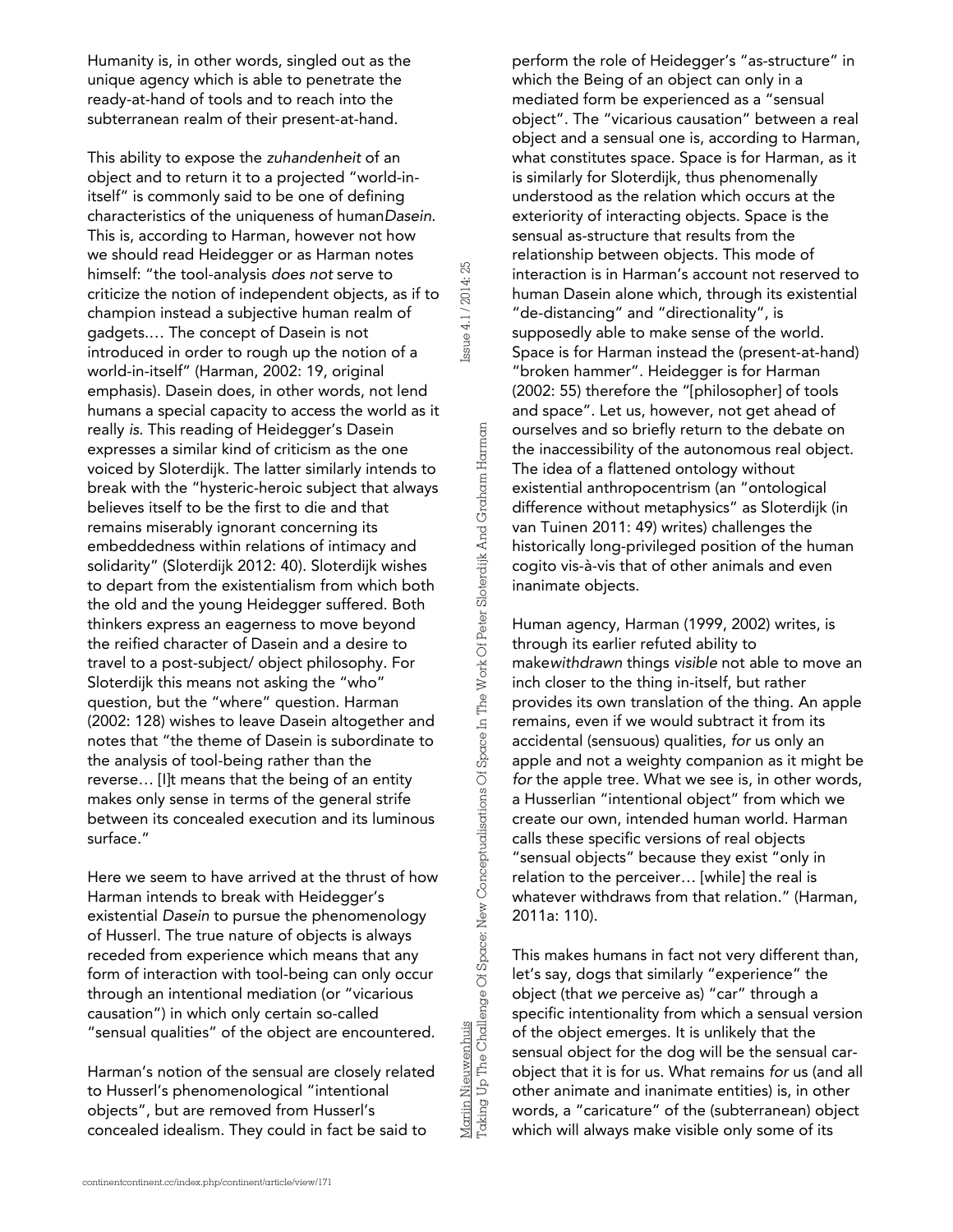"qualities". There is for Harman no reason why humans should be considered to enjoy a privileged point of access to the real objects that constitute reality<sup>[16]</sup>. There is for him therefore neither a possible justification for a division between object and subject. Harman does, in other words, not deny that reality exists (as some correlationists might argue), but instead proposes the idea that we can access it only through an intermediation that creates our intended version of it.

"If all relations are really on the same footing, and all relations are equally inept at exhausting the depths of their terms, then an intermediate form of contact between things must be possible. This can only take a *sensual* form, since it can only encounter translated or distorted versions of other objects" (Harman, 2011a: 120, original emphasis).

The ensuing "democratisation" of access to reality $^{[17]}$  means that objects will, if made presentat-hand, instead always be experienced through their specific, sensuous qualities. All objects are *for* other animate and inanimate objects therefore Latourian "translations". This leads to the result that different "worlds", alongside the human one, now start to become possible, but also that the reality is something that we can openly "speculate" about but not deny. This means that Harman in fact proposes an extreme form of realism from which multiple, overlapping worlds exist alongside each other.

Objects must then, as we have already hinted at, have two kinds of qualities: real qualities which are autonomous and invisible and other qualities that Harman describes as "sensual" (e.g. colourful, soft, hard etc.) which do not recede from appearance but allow objects to be experienced. The former are for Harman entirely "non-relational" and remain withdrawn in the object itself (for which Haman uses the classical concept of "essence") $[18]$ . The latter, in contrast, are responsible for generating a specific tension with the (always) concealed real object from which these qualities radiate. Tensions (Figure 2) are in fact what make objects sensually visible *for* other "objects" to experience. They therefore form an important pillar for understanding Harman's object-oriented philosophy as they constitute the "relations" from which reality gets translated *for* all entities.

Marijn Nieuwenhuis<br>Taking Up The Challenge Of Space: New Conceptualisations Of Space In The Work Of Peter Sloterdijk And Graham Harman Taking Up The Challenge Of Space: New Conceptualisations Of Space In The Work Of Peter Sloterdijk And Graham Harman

Marijn Nieuwenhuis

Issue 4.1 / 2014: 26

Issue 4.1 / 2014: 26



#### Figure 2: The Four Tensions in Harman's quadruple structure (Essence, Space, Time and Eidos)<sup>[19]</sup>

The fact that sensual qualities can make objects visible comes forth from their ability to relate to other objects. Harman (2005: 164) describes sensual qualities therefore as the "glue of the universe… Instead of God intervening in every interaction in the world, qualities as a whole now take on this formerly divine mission, and serve as the sole conduit between one entity and another". It is only through sensual qualities which reside in tension within the interior or real object that objects are able to connect and relate to their outside.

The sensual translation of real objects is, as we have seen before, the result of an intention which is responsible for bringing into life the sensual object (or "sensual vicar") that mediates between two real objects. The confrontation between a real object through a sensual mediation is what we earlier described as "vicarious causation". The causation is "vicarious" because real objects are inexhaustible and thus need to be experienced phenomenally (or sensually). The metaphor of "translation" is neither entirely accidental. A lot of the original message gets normally lost in its execution, but the act of translating also holds a certain transformative power. It creates a world of meaning. This means that the real object is, as a result of its encounter with an intending (or translating) object, first separated from its original surroundings and "parts" and later reintegrated to constitute a sensual object. This new sensual object is, as I will demonstrate more empirically, also a real object because it fulfils the requirement of autonomy and unity to define it as such.

Causation between object works however not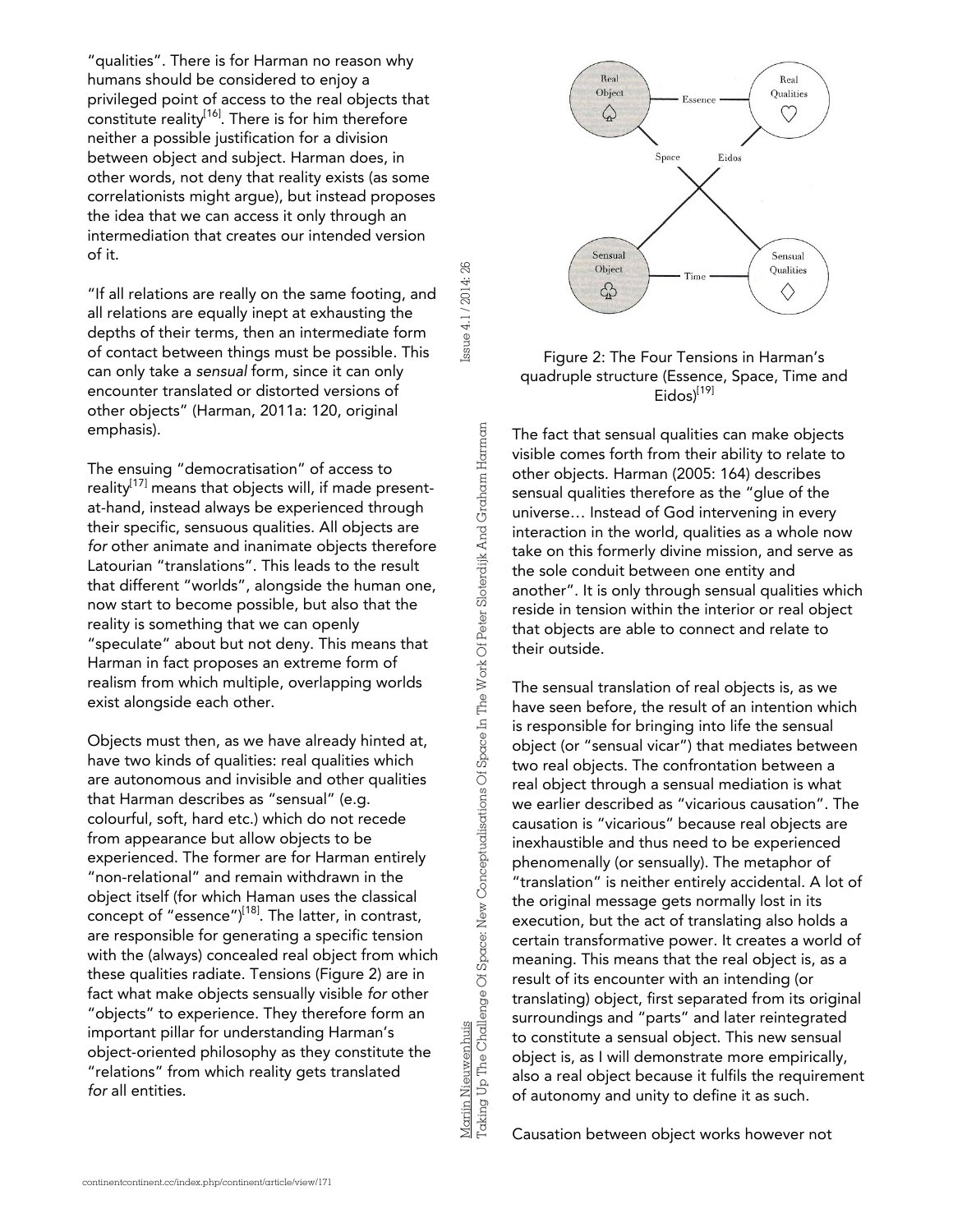only constructively upwards, but also constructively downwards. The separating of sensual "notes" from real objects exposes in fact an indefinite (or maybe even infinitive) regress. The "peeling of the onion" helps to expose the many relations that make up reality, but never quite manages to confront the concealed "essence" of all these layers. The peeling of reality has thus also a transformative function in which objects are sensually experienced, but remain forever hidden. This process of ontological "fissure" of sensual objects is the principle act of what Harman describes as "allure"<sup>[20]</sup>. Allure "splits objects from their notes while preserving or even inaugurating the connection between them" (Harman 2005: 254). Alluring is not confined to human objects, but is also what (constantly) occurs between other animate and inanimate objects. Without allure "causation would be impossible, and the world would be made up of frozen and isolated monads. But even this could not happen, since without allure the levels of the world would never communicate, and without communication no object could ever be built up out of parts, meaning that nothing would have any specific qualities in the first place" (Harman 2005: 245). Allure is therefore an entirely relational process. It allows impregnable objects to communicate with each other in their sensual form.

Imagine walking across a residential street and becoming aware of a multi-storey house. One is consciously or unconsciously forced to accept this house as an incomplete, concealed translation of the real entity. This "perceiving" of objects, such as the house, is however conceptually different from the act of "allure". The former translates objects into qualities or "notes". Perceiving the house means therefore taking the door of the house as an integral quality of the house or experiencing the house as the integral quality of the street. Allure refers instead to a downwards conversion of notes into sensual objects from which the olive-green door or the Gaudi-like house becomes *ipso facto* the object of analysis, admiration or nostalgia. "Allure is that furnace or steel mill of the world where notes are converted into objects." (Harman 2005: 179). Allure does not, however, merely mean "separation", but also enables a new relation (e.g. between me and the door). The act of alluring reveals reality therefore in its sensual form. "[A]llure is a special and intermittent experience in which the intimate bond between a thing's unity and its plurality of notes somehow partially disintegrates." (Harman

Marijn Nieuwenhuis<br>Taking Up The Challenge Of Space: New Conceptualisations Of Space In The Work Of Peter Sloterdijk And Graham Harman Taking Up The Challenge Of Space: New Conceptualisations Of Space In The Work Of Peter Sloterdijk And Graham Harman

Marijn Nieuwenhuis

Issue 4.1 / 2014: 27

Issue 4.1 / 2014: 27

2005: 143). Allure harbours therefore strong spatial connotations. Space is thus not a container nor an autonomous entity, but rather the active tension that lies between the interior of relating objects.

The gradual deconstruction of the house, as the act of allure, allows for a process of de-distancing between the intending real me and the sensual house which at this point now starts to withdraw from the intended reality. I am now engaging myself with the new intentional objects that are no longer sensual notes but objects (e.g. the olivegreen door, the dirty grey curtain etc.) for and in themselves. The tension between the real object and its associated sensual qualities is constitutive of space. Space is therefore, according to Harman, the exteriority of objects that relate sensually. It provides a concrete form to nonrelational real objects and is relationally constitutive of the emergence of new sensual objects. It is therefore, on the one hand, entirely "relational" and, on the other hand, entirely "antirelational". I might stand on the other end of the road and see my friend's house. Space becomes in this instance relational. Upon crossing the road and facing the house, I am unable to come to terms with the real, withdrawn house. Space is in that instance non-relational. "This interplay of relation and non-relation is precisely what we mean when we speak of space…" (Harman 2011a: 100).

Through the act of allure we separate the intended house from its relationship of its neighbouring buildings, the street, passing cars and other sensual objects that we think, as we walk by, are not "part" of the sensual house. Harman describes this process in which connections between sensual objects are partly dammed to prevent the total fusing of reality as "buffered causation".

A "buffer zone" is formed from which I am prevented to access the real object, but can start intending its sensual spatial form. Such buffers are constituted by what Harman calls "black noise" which helps to effectively distribute and channel the sensual qualities, notes and underlying relations into a specific sensual object. The structuring capacity of black noise allows objects to become sensually visible for me. The resultant house is however, not merely a schism of human consciousness, as many traditional phenomenologists have argued, but instead a real object which will continue to be real even after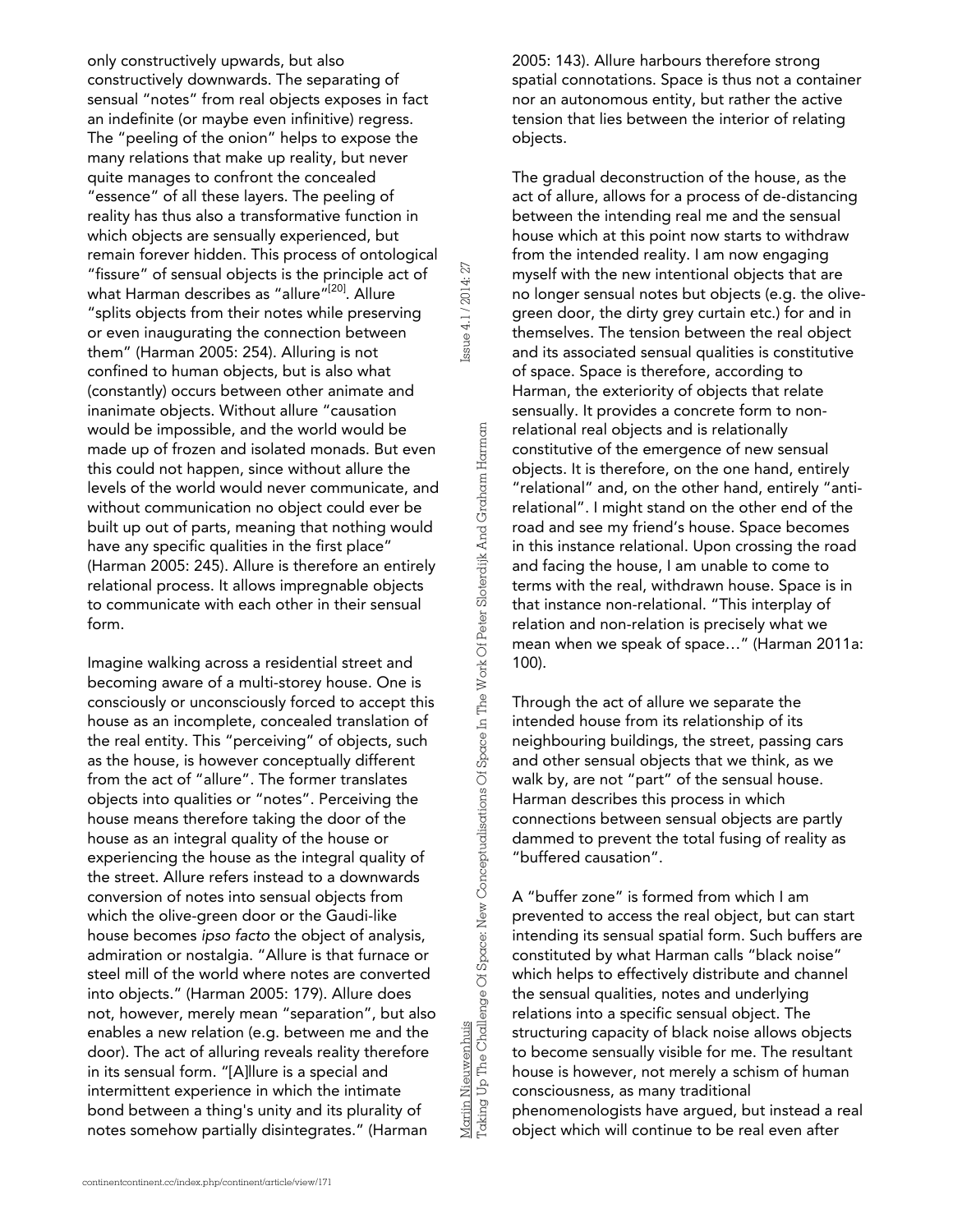and before (or completely without) human presence.

Reality is, in other words, made accessible through the black noise on the interior of objects in which accidental notes are buffered. Black noise does however not construct reality (because space does), but rather allows it to be experienced in its sensual form. It is the tension between sensual qualities within the sensual object. If space is the constructive and performative relationship between objects, time is that which only resides in the interior of sensual objects. It grants objects to take a concrete sensual form in one instance. Think for example about a frozen pizza. The frozen pizza is the sensual object which hosts time. Time allows for the tension between the sensual object (the pizza) and its accidental features (the pizza's frozenness). The way we experience time is not progressively or linear, but through the accidental qualities of the sensual object. "[T]here is a separate time on the interior of every object that exists, in which the internal notes of those objects are showered with a varying succession of different floodlights, strobes, confetti, and glitter, while nonetheless remaining the same. Time is the strife between an object and its accidents or contiguous relations." (Harman 2005: 250).

Issue 4.1 / 2014: 28

ssue 4.1/2014:28

Marijn Nieuwenhuis

Taking Up The Challenge Of Space: New Conceptualisations Of Space In The Work Of Peter Sloterdijk And Graham Harman

Mariin Nieuwenhuis<br>Taking Up The Challenge Of Space: New Conceptualisations Of Space In The Work Of Peter Sloterdijk And Graham Harman

Time can, however, never affect the real object. It is for that reason also non-relational. It is composed of the fluctuating sensual qualities that make up the appearance of the sensual object. Time is according to Harman therefore "[t]he black noise: not the condition of possibility of this noise, nor the ecstatic structure through which humans encounter it, but simply this noise itself" (Harman 2005: 250). Time belongs therefore to the subjective experience of the sensual, while space is what is constitutive of changes in reality. This leads Harman to conclude that "[t]he mere flow of time changes nothing, and what we are measuring when we measure progression are changes in the actual regime of objects, also known as changes in *space*" (Harman 2005: 252). Space is therefore the Heideggerian experience of the concealed real object.

Harman's (2002: 253) conclusion that "space is made up of quanta, because space is the absolute mutual exteriority of objects" resembles Sloterdijk's dyadic structure of spheres. The technical functioning of Harman's "allure" and Sloterdijk's dynamic process of "coupling" share a number of interesting commonalities. The former

and the latter are in basic agreement that a space or sphere is inseparable from the exteriority of an object that is constituted through the vicarious interaction between the "poles" of objects. Being means for Sloterdijk, as we have seen, first of all Being-a-pair. Coupling (the relational act of "Being-a-pair") is therefore always primary to the individual. Allure is the causal effect of two interacting objects from which a third object emerges. Reality is therefore entirely "relational" and "non-relational". Both authors also distance themselves from subject oriented metaphysics and embrace an ontological theory of space that is composed of objects. "[A]ll relations must be viewed as objects, since if a relation is real then it has a reality inexhaustible by any interpretation of it or any collision with it, no matter how fleeting these events may be." (Harman 2005: 165). All these real entities form connections with other object through a vicarious mode of causation in which "worlds" are constituted. All reality therefore occurs in the interior of objects. All objects are within other objects which means that objects are first and foremost vicarious relations and that relations are in turn objects. "After all, the space in which objects meet must already be a unified space if things are able to meet within it." (Harman 2005: 193). It is now perhaps time to elaborate more firmly on such conceptual commonalities, without neglecting some of the ontological differences between Harman's OOO and Sloterdijk's Spherology.

#### SEARCHING FOR A COMMON SPHERE

Bridging the two thinkers and their respective conceptual understandings of space will help us in reopening the discussion of the relationship between objects and space. Speculating about the ontological space we encounter in everyday life helps to challenge the concrete abstraction of space that has come to dominate all aspects of social life. It helps to overcome the shortcomings of the Leibnizian relational model of space, in which space is reduced to an order of positional relations. By speculatively decentring space from mental facticity we can disclose (and potentially repoliticise) the problem of space. Both Harman and Sloterdijk have, through different roadmaps, attempted to read Heidegger's *Being and Time* in a spatial context. For Sloterdijk (in Schinkel and Noordegraaf-Eelens, 2011b: 12) this translates into the observation that Dasein shares strong spatial connotations and "that in Heidegger's work lie the seeds of a 'revolutionary treatment' of Being and space." Harman (2011a: 100) moves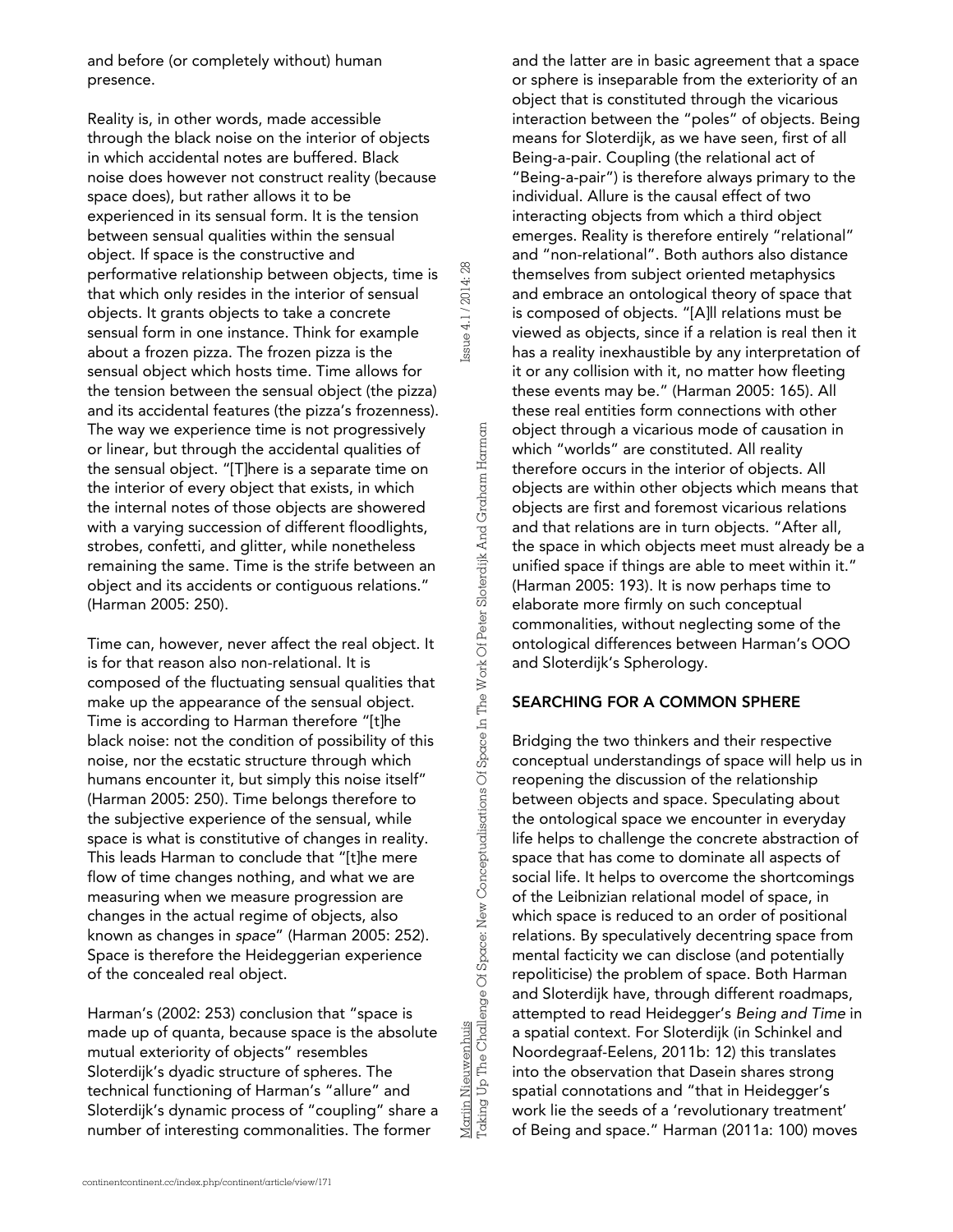altogether away from human Dasein and replaces it with a more comprehensive analysis of "toolbeing" which for him "is actually about space, not about time as he [ie. Heidegger] wrongly contends". The idea that Heidegger is a spatial thinker, shared by both authors, comes at least partially forth from Heidegger's emphasis that Dasein means both "Being-in" and "Being-with". For Harman (2005: 253) this translates into the observation that space is "made up of quanta, because space is the absolute mutual exteriority of objects". The exteriority of objects helps objects to translate each other into sensual images of these respective objects. "The simultaneous withdrawal of real objects from one another and their partial contact through simulacra is space itself." (Harman 2010: 162). Space is thus also "always the space of a specific interior… [S]pace *forms* the inside of objects." (Harman 2005: 250, 251). Space for Sloterdijk instead refers to the sphere in which Being-in is always realised alongside a Being-with. Sloterdijk and Harman share, in other words, the Heideggerian premise that space is as much relational (ie. Being-with), as it closes relations off (ie. Being-in). It reveals and conceals. The vicarious relation between withdrawn objects enables for the sensual "world-forming" capacity that Heidegger initially uniquely reserved to human Dasein. Space for Sloterdijk creates subjectivity. The sphere allows for and is constitutive of life. Space for Harman creates instead the sensual translation of the always withdrawn object. The arrival of object subjectivity means for Harman however, simultaneously also the neglect of other possible subjectivities and relations.

This concept of worlding is for neither author however singular, as Heidegger alludes to, but rather infinitely plural. "The 'world' is [is in the case of Sloterdijk] not an object for thinking subjects but rather a continual snowfall of events which are held in place by what spaces it is possible to construct and breathe in, what interiors it is possible to make possible". The relations possible in Sloterdijk are "positive". I mean by positive that they create worlds (in the plural). Those worlds are, however, limited to the still subject-centred intentionality of humans. Sloterdijk is, after all, primarily interested in those spatial relations that inform human life and make it possible. Harman very similarly opens a box of infinitive potentialities - a word which he dislikes for its opposition to "actuality" - from which an entire new "post-metaphysical" understanding of

Mariin Nieuwenhuis<br>Taking Up The Challenge Of Space: New Conceptualisations Of Space In The Work Of Peter Sloterdijk And Graham Harman Taking Up The Challenge Of Space: New Conceptualisations Of Space In The Work Of Peter Sloterdijk And Graham Harman

Marijn Nieuwenhuis

Issue 4.1 / 2014: 29

ssue 4.1/2014: 29

the world(s) arises. Access to the world is for Harman, more than for Sloterdijk, no longer restricted to human Dasein alone. Access to the world is "democratised" and consequentially opened to other objects. I will return to this difference shortly.

Space is for neither author geometrically fixed. Space has become instead a relational and an ontological force. For Sloterdijk, space is the primordial capacity of objects to be comprised and connect to other objects. For Sloterdijk, every sphere seems, in fact, an object that is organised along dyadic, triadic and/ or multi-polar structures. Space is, in other words, the result of the inherent capacity of objects to form relations with other objects that can only occur in and concurrently give rise to a new object (ie. sphere). The Being-with and Being-in creates an ontological trinity in which neither space nor object comes first, but all are instantaneously and existentially interdependent (ie. marriage/ husband/ wife, taste/ candy/ mouth, nest/ tree/ bird etc.). It makes for Sloterdijk in this Latourian framework little sense to differentiate between objects and subject, materials and souls etc. This is similarly, but perhaps less metaphorically, described in Harman's OOO in which space can only be created through the interaction ("allure") between objects and their sensual qualities. The hammer can *for* me only exist in its sensuous hammer-like quality from which I create my (own) *objectified* world. The falling hammer will, in turn, however, encounter me in the form of a soft physical obstacle (my thumb). The hammer thus exists and relates in its own specific sensual world. The result of this relational process of allure, between the object-me and the object-hammer, is the creation of a space which lies in the exterior of both objects. For Sloterdijk this form of "coupling" between objects creates a sphere in which the hammer is both *with* me and *in* (and therefore constitutive of) a sphere. Both Harman and Sloterdijk seem therefore in basic agreement that spheres (or space) are located at the exterior of dyadic (or multi-polar) objects. These objects form in turn the interior sphere (or space) of other multiple polar objects<sup>[21]</sup>. The workings of space are for spherology and object-oriented ontology therefore similar.

Their ontological premises are however different. The latter preoccupies itself with the intentionality of all objects with the purpose of unravelling the mysteries of "tool-being", while the former largely explores spheres as the specific intentionality of a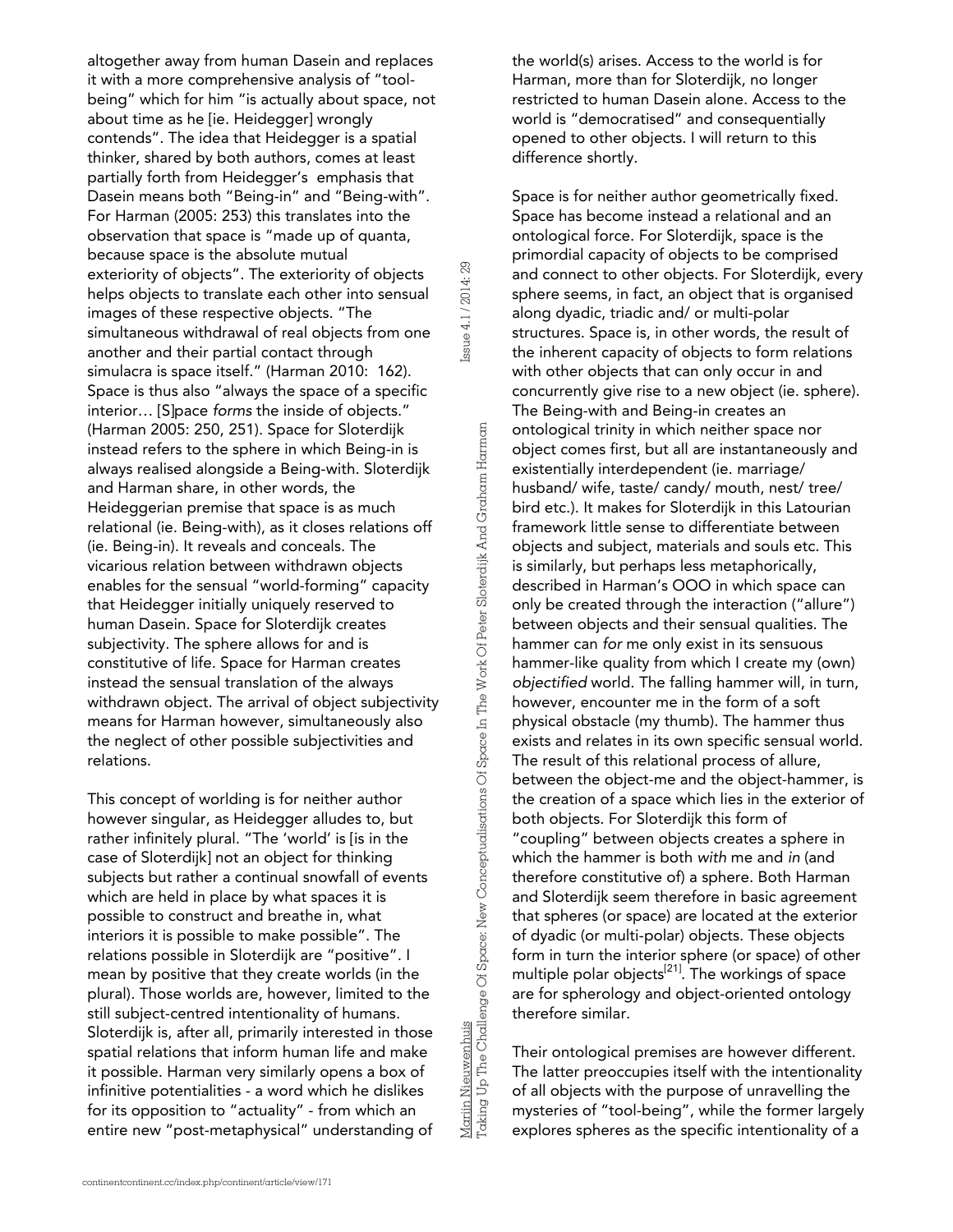human agency. Exploring this divergence is important if we wish discussions to depart from the prevalent ontic knowledge of the world and move towards the direction of a speculative form of realism that could provide a more ontological reading of space. In the remainder of this essay I will attempt to understand what causes this difference. This is not to lead to a full reconciliation between the two thinkers. The objective is not a complete synthesis. Too much of Harman and Sloterdijk's labours would get lost in the forceful forging of such a project. I will instead argue for a more modest conceptual synthesis between the thinkers' respective readings of the ontological functionality of space.

The ontological rift between Harman's withdrawn "tool-being" and Sloterdijk's "Being-in/ Beingwith" is an admittedly difficult one to bridge. This comes forth from the autonomous nature of objects in Harman's work and Sloterdijk's wish to rescue the latent existentialism in Heidegger's Dasein. The split stems from an ontological divide as to what Being refers to. Being for Harman is forever withdrawn and entirely without relations. For Sloterdijk Being means to be-in and with others. Being is for Sloterdijk therefore inherently relational. Human Being (Dasein) remains moreover, and relatedly, for Sloterdijk unique in that it is able, as mentioned earlier, to demarcate and master the environment for the production of incubators (*greenhouses*). Sloterdijk time and again refers to the capacity of humans to create worlds. It therefore would seem that Sloterdijk refers to *zuhanden* instead of *vorhanden* when he refers to the importance of spheres for human Dasein's uniqueness. However, Sloterdijk (2000: 26) explicitly refutes the claim that he uses something "merely ontic" for determining what he considers to be ontology. He perhaps does this most vocally in his untranslated *Die Domestikation des Seins: Die Verdeutlichung der Lichtung* ("The Domestication of Being: For a clarification of clearing"). Here (2000) he elucidates in so-called "paleo-anthropolgical" terms how he set humans apart from other animals. The text paves the foundation for his Spheres trilogy, in that it shows how human production of spheres plays a fundamental role for the establishment of what we identified earlier as "ontological difference" (*ontologische Differenz*). It is through these, earlier discussed, worldly spheres that humanity cuts itself off from the environment (*umwelt*) and thus differentiates itself from other animals which remain restricted to the demarcated limits of the "en-vironment" (*um-welt*). Human Dasein is

Marijn Nieuwenhuis<br>Taking Up The Challenge Of Space: New Conceptualisations Of Space In The Work Of Peter Sloterdijk And Graham Harman Taking Up The Challenge Of Space: New Conceptualisations Of Space In The Work Of Peter Sloterdijk And Graham Harman

Marijn Nieuwenhuis

Issue 4.1 / 2014: 30

Issue 4.1 / 2014: 30

ontological for the reason that it creates its own, enclosed worlds independent of the restrictions from the en-vironment.

It would seem unwise and unproductive to painstakingly critique Sloterdijk's historical ontoanthropological project via Harman. Harman could argue that other objects are similar to humans "world-forming" (*weltbildend*), and subsequently suggest that the dichotomy between nature and society is a false one. It would be equally imprudent to counter Harman's withdrawn tool-being from a spherological position. Sloterdijk would want to pursue the argument of the human animal's unique capacity to insulate itself from the environment and to create worlds of its own. A complete synthesis between the two thinkers would therefore be difficult to realise. Too much of their individual labours would get lost in such a translation. What would be more useful, at least for our purposes, is to instead concentrate on their understanding of the ontological necessity of the production of space to create worlds. It is in the acknowledged importance of spacing (or "worlding") in which the two thinkers find a common ground.

The middle ground is situated in their respective emphasis on the intentionality of space. The account of Sloterdijk seems to identify objects in their intentional form in which they are presented *for* something. The sensual quality that makes something-in-general become a "hammer" (*for* us) cannot exist without a relation that confronts or makes the withdrawn object present itself as the specific sensual object that is the "hammer". Sloterdijk's divisibility of objects seems, in other words, to refer to sensual objects rather than to the real, withdrawn objects themselves. He does not raise questions (and is perhaps neither interested) about the hammer's Being or what lies outside the intentionality of Dasein. This is confirmed by the fact that Spherology is first and foremost an ontoanthropological theory that starts from Heidegger's early ontology in which the existential powers of human Dasein are central. Sloterdijk is, in other words, not interested in answering the "who question" of the later Heidegger. He is instead more interested about the "where" of Being and what Heidegger (1996) called Dasein's spatiality of the world [Einräumung]. Sloterdijk's Being-in-the-world (or inthe-sphere) is therefore presented in equally "intentional" terms as the sensual worlds described by Harman. But while the former is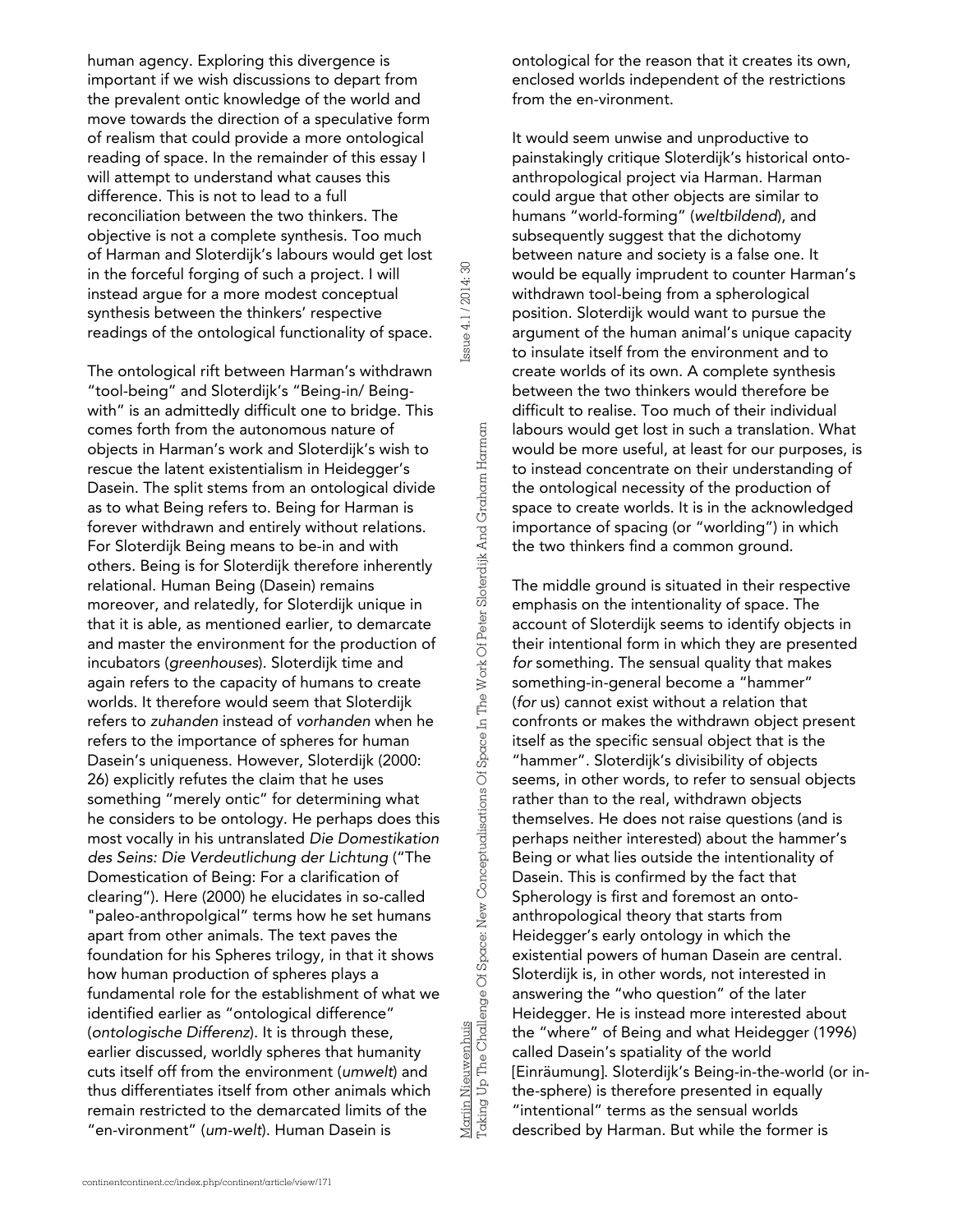dedicated to analysing the intentionality of humans, the latter provides a broader and more technical framework for understanding the sensual relations between *all* objects.

The emphasis on "worlding" allows us, in turn, to reintegrate Harman's OOO, given that the sensual world is for both authors that which allows for the mediation between objects. The materials used to build a house are intentionally used by the engineer according to their specific (sensual) qualities that permit her to build a place of dwelling (or sphere). This worlding process leads for Sloterdijk to subjectivity and for Harman to the concealment of the real object. Sloterdijk is, again, not interested in what might get lost in translation in the process of "clearing" (*Lichtung*). He is instead interested in how objects are used to create anthropological spheres. Harman does not deny the potency of the sensual relations between objects, which he writes are responsible for the creation of an infinite number of new worlds, but shows awareness that these simulacra tell us little about the real objects underneath these worlds, whereas Sloterdijk refrains from engaging with other forms of Being.

Issue 4.1 / 2014: 31

Issue 4.1 / 2014: 31

Marijn Nieuwenhuis

Taking Up The Challenge Of Space: New Conceptualisations Of Space In The Work Of Peter Sloterdijk And Graham Harman

Mariin Nieuwenhuis<br>Taking Up The Challenge Of Space: New Conceptualisations Of Space In The Work Of Peter Sloterdijk And Graham Harman

Objects are for Harman as for Sloterdijk thus composed of (but not limited to) relations between their parts or qualities. It is however equally true "that *any relation must count as a substance*. When two objects enter into a genuine relation, even if they do not permanently fuse together, they generate a reality that has all of the features that we require of an object. Through their mere relation, they create something that has not existed before, and which is truly *one*" (Harman 2005: 85, original emphasis). This relation between two objects is, as mentioned before, not established directly, but has to occur *vicariously*. The vicarious relation between the notes of relating objects serves as the glue that constitutes the universe.

Let us shortly return to the earlier embryological example to illustrate this more empirically. The fertilisation of the ovum by the spermatozoa results in the creation of the zygote. The relation between the first and second object is entirely of a sensual kind. The real objects remain instead entirely withdrawn from the relation. It is however through the vicarious relation between them that a third, autonomous object arises. This third object "has an identity and a depth that belongs to neither of its parts [equally objects], and which is also irreducible to all of its current effects on

other entities, or to the knowledge we may have of it." Sloterdijk's study of how the dyadic relationship between the foetus and the placenta shape the uterus is another demonstration in which we see the emergence of third object (the uterus). This third object is formed in the space (or sphere) from the mutual exteriority of the first and second object. The foetus and the placenta remain, in their turn, autonomous real objects despite now being "parts" of and standing in a vicarious relation to the uterus. Space allows for, or maybe *is*, the relation. Space is not the object; it is the mutual exteriority of objects.

Harman's observation that objects are, but not exhaustively, composed of relations means that objects relate to other objects through the sensual world. Sloterdijk (2010) has Human Dasein in mind when he argues that "[a]ll being-in-theworld possesses the traits of coexistence. The question of being so hotly debated by philosophers can be asked here in terms of the coexistence of people and things in connective spaces". This could however equally be said for other objects (inanimate and inanimate) that constantly and vicariously relate to other objects. The real object itself does not relate. The hammer presents itself rather to me in its sensual form (as the hammer). The thing, which I sensually call 'hammer', remains instead withdrawn and unknowable. The sensual world is flooded with relations. These relations are characteristically intrinsic to the sensual. Sensual objects are constantly both in and with other objects in space. They relate constantly. Sloterdijk leaves the subterranean realm of objects unaddressed. His rich spherology is primarily, if not exclusively, interested in the sensual process of human (or Dasein's) worlding. It is through the sensual realm from which his onto- anthropology is made possible. The question, which I will leave unaddressed for someone else to pick on, is whether we can equally (yet differently) speak of an paleo- anthropology of dogs, elephants or maybe even rocks. These categories were according to earlier Heideggerians described as ontic beings that either were "worldless" (*weltlos*) or "poor in the world" (*weltarm*). It seems increasingly difficult to think that we can continue to undervalue these objects along purely onticontological lines.

The Heideggerian message that the world itself is too big to access in its entirety forms the phenomenological foundation for the writings of both authors. They start their respective analyses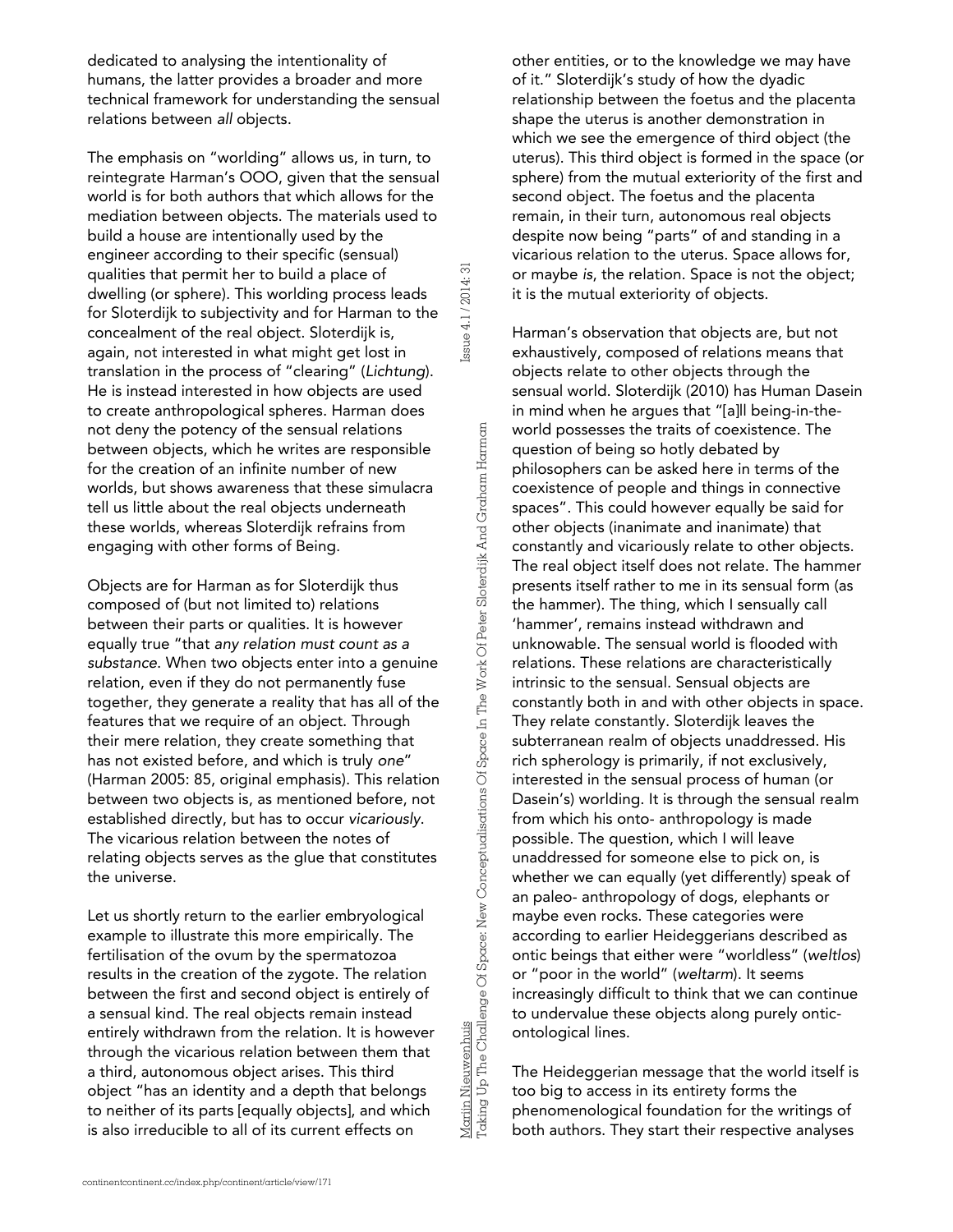from the common need of objects to "translate" or subjectively appropriate the world. From this process numerous worlds alongside the real, withdrawn world come into existence. Sloterdijk limits himself mainly to the worlds (or spheres) in which human Dasein dwells and is made possible. Harman subtracts the idealism embedded in Heidegger's "Being-in" further still and replaces it with a "democratised" "Being-in" that grants the emergence of worlds sensually experienced by both humans and non-human entities.

#### **CONCLUSION**

This article was written with the objective of challenging the silence in the social sciences on the fundamental question of the nature of space. The silence of the misplaced concreteness of space has led the acceptance of space as static "positions in a nexus of relations." (Leibniz in Casey 1997b: 183). The exercise of speculating about what could constitute space rather than descriptively talking about spaces as sites and things that happen in space was undertaken through a comparative assessment of the work of two influential contemporary thinkers. Their analysis starts from a Heideggerian position which refuses to accept traditional metaphysics and consequentially transcends Heidegger's own thinking. The produce of their labours demands a radical revision of traditional metaphysics and allows for a return to a very concrete, albeit somewhat "strange", form of realism. An endorsement of a "flattened ontology" does, however, not necessarily mean that we now have to consider stones on the same phenomenological footing as humans. I would rather propose a Latourian-Sloterdijkian post-metaphysical approach on the basis of "ontological difference". This difference is for both authors embedded in the relational capacity of space. It is not the relation itself. The sensual notes of objects are responsible for the relation between withdrawn objects. Space is the result of that relation. The relational capacity of space, which in the writings of both thinkers comes to the fore as the stuff that shapes worlds, makes them what I would like to call "natal thinkers".

The first section discussed the work of Sloterdijk and paid special attention to his spherology. The theory of spheres has in this article been described as an ontological analysis of the necessary spatial (or spherological) conditions for Being to be possible. *Spheres* is first and foremost a work about the human necessity to construct an

interior space (or sphere). Spheres are for Sloterdijk the product of two exterior spaces that form one interiorised space. Sloterdijk describes an onto-topology which departs from traditional metaphysics and does, therefore, not ask the question *what* Being means is but *where* Being is. Space is for Sloterdijk, in other words, not something that is merely created by humans, but that which always lies at the exterior. Being-in-asphere is therefore perhaps also not only an exclusively human-specific quality, because his post-humanism is dedicated to blur the rigid demarcations between the subject and the object, the soul and body and the animate and inanimate. There is some room for manoeuvre in Sloterdijk's unique palaeoanthropology. The possibility of thinking about a non-human world and the use of a "pre-epistemic" framework bring Sloterdijk into the maelstrom of Harman's thoughts. Harman proposes a more radical, flattened ontology in which humans are objects just like the books, coffee mugs and pens on my table. Humans are in Harman's account, as in Sloterdijk's, irreducible objects through which new vicarious relationships (and thus new objects) can emerge. Objects exist, in other words, in tension with their sensual qualities that help constitute the space of new objects. Space is for Harman therefore similarly to be found at the exteriority of connecting objects.

This article has described a form of realism which provides space the purpose of giving form and life to an otherwise withdrawn reality. Space facilitates for Sloterdijk Human Dasein. Dasein is, as Harman shows, however, not able to come to terms with reality as such. Dasein instead helps to spatially interpret and construct an intentional reality in a manner similar to the tool-being of other objects. The meaning of Being translates subsequently into its always sensual *being-with* and *being-in* another object. The resultant sphere is not only essential for human Being but also for all other forms of Being.

# **NOTES**

[1] The author wishes to thank the two anonymous reviewers for their helpful suggestions on an earlier draft of this paper. The author is also grateful to Alex Sutton (University of Warwick) for his comments on a draft of this paper.

[2] "I hold space to be something merely relative, as time is: I hold it to be an order of coexistences, as time is an order of successions" (Leibniz 2001: 13)

Mariin Nieuwenhuis<br>Taking Up The Challenge Of Space: New Conceptualisations Of Space In The Work Of Peter Sloterdijk And Graham Harman Taking Up The Challenge Of Space: New Conceptualisations Of Space In The Work Of Peter Sloterdijk And Graham HarmanMarijn Nieuwenhuis

Issue 4.1 / 2014: 32

Issue 4.1 / 2014: 32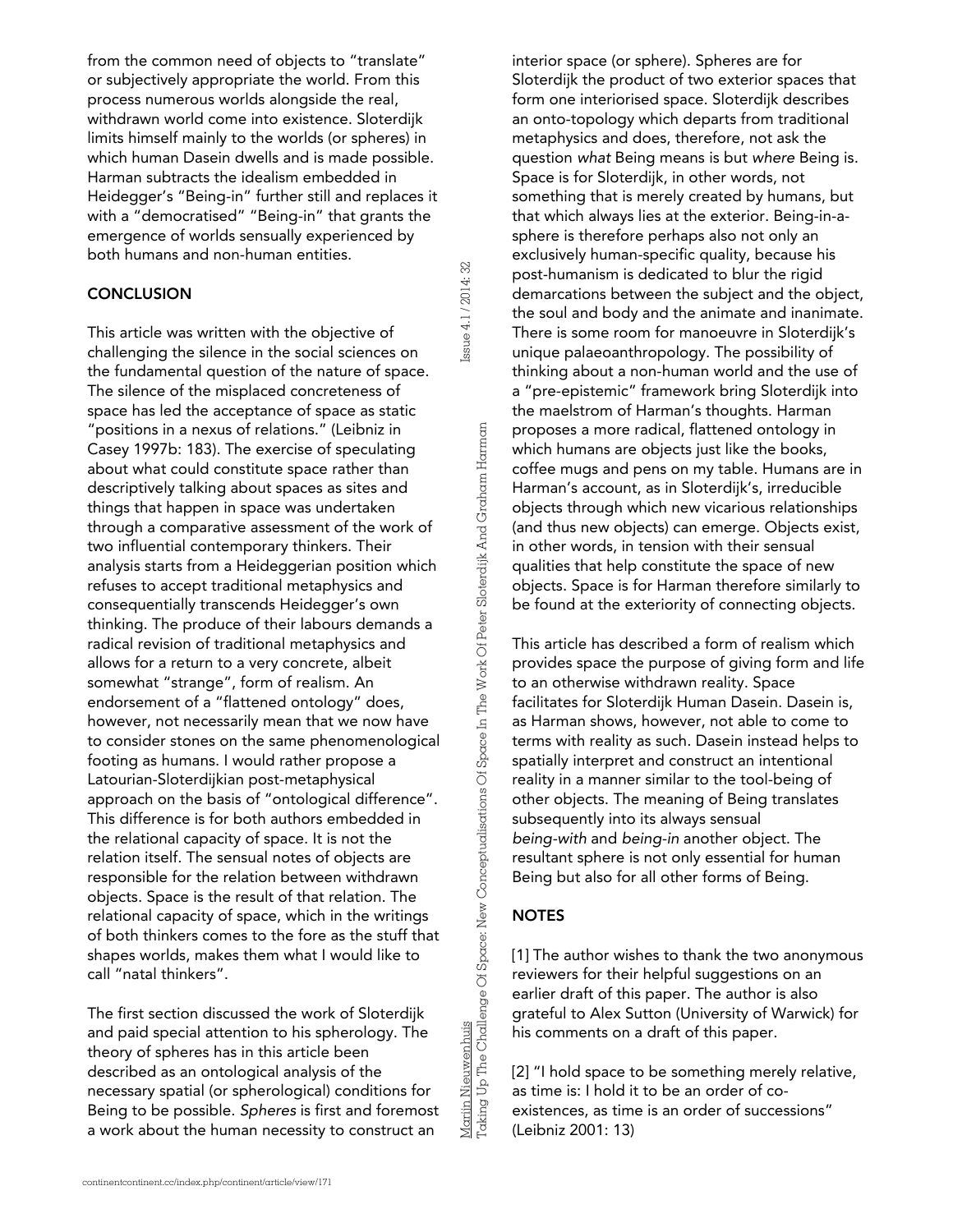[3] I will capitalise Being when explicitly discussing ontology and use a lower case when referring to ontic existence.

[4] Sloterdijk's works have in two different periods been translated into English. The first of which were published in the 1980s and consisted of Sloterdijk's *Critique of cynical reason* Peter Sloterdijk, *Critique of Cynical Reason* (Minneapolis (MN): University of Minnesota Press, 1987). and *Thinker on stage: Nietzsche's materialism* Peter Sloterdijk, *Thinker on Stage: Nietzsche's Materialism* (Minneapolis (MN): University of Minnesota Press, 1989).. The so-called "second coming of Sloterdijk" Stuart Elden and Eduardo Mendieta, "Being-with as Making Worlds : The 'Second Coming' of Peter Sloterdijk," *Environment and planning D : society and space* 27, no. 1 (2009). in the late 2000s and early 2010s resulted in the translation of seven other books which embedded a much stronger spatial resonance. The recent attention to Sloterdijk resulted in his invitation to talk at the Tate Modern in London on *Spaces of Transformation: Spatialised Immunity* (in early 2012) and in dedicated issues in 'Environment and Planning D: Society and Space' Stuart Elden, Eduardo Mendieta, and Nigel Thrift, eds., *Special Issue: The Worlds of Peter Sloterdijk - Volume 27, Issue 1* (Environment and Planning D: Society and Space,2009). and 'Cultural Politics Sjoerd Van Tuinen, ed.*Cultural Politics, Special Issue on the German Philosopher Peter Sloterdijk - Volume 3, Issue 3* (Cultural Politics,2007).. Two further edited volumes S. Elden, ed. *Sloterdijk Now* (Cambridge: Polity Press,2012); Willem Schinkel and Liesbeth Noordegraaf-Eelens, eds., *In Medias Res - Peter Sloterdijk's Spherological Poetics of Being* (Amsterdam: Amsterdam University Press,2011). were published with Sloterdijk at the centre of attention.

[5] Earlier efforts to "spatialise" Heidegger's work have also been made by, for example, Malpas Jeff Malpas,*Heidegger's Topology: Being, Place, World* (Cambridge (MA): MIT Press, 2006). Sloterdijk's effort, however, is arguably the most detailed and sustained analysis of the relationship between Being and space in Heidegger's writings.

[6] The German publication of Volume II was published in 1999 but remains as of yet untranslated in English. The third volume was published in German in 2004 but has similarly at the time of writing not yet been published in English.

Mariin Nieuwenhuis<br>Taking Up The Challenge Of Space: New Conceptualisations Of Space In The Work Of Peter Sloterdijk And Graham Harman Taking Up The Challenge Of Space: New Conceptualisations Of Space In The Work Of Peter Sloterdijk And Graham Harman

Marijn Nieuwenhuis

Issue 4.1 / 2014: 33

ssue 4.1 / 2014: 33

[7] The first Spheres book is therefore, as Sloterdijk notes, "a general theory of the structures that allow coupling" P. Sloterdijk and Jean-Christophe Royoux, "Foreword to the Theory of Spheres," in *Cosmograms*, ed. Melik Ohanian and Jean-Christophe Royoux (New York (NY) and Berlin: Lukas and Sternberg, 2005).: 224.

[8] Sloterdijk metaphorically compares this medical intervention with the biblical expulsion from the Garden of Eden as the "primal spherological catastrophe" [*sphärologische Urkatastrophe*]. Sloterdijk keeps on returning to the creation of dyadic and/ or multi-polar spheres in different artistic forms and historical contexts throughout his work on spheres.

[9] This is also the reason why Bruno Latour Bruno Latour, "A Cautious Prometheus? A Few Steps toward a Philosophy of Design (with Special Attention to Peter Sloterdijk) " in *Keynote lecture for the Networks of Design meeting of the Design History Society Falmouth, 3 September 2008* (Cornwall2008).: 9; also Bruno Latour, "A Cautious Prometheus? A Few Steps toward a Philosophy of Design with Special Attention to Peter Sloterdijk," in *Medias Res: Peter Sloterdijk's Spherological Poetics of Being*, ed. Willem Schinkel and Liesbeth Noordegraaf-Eelens (Amsterdam: Amsterdam University Press, 2011). awarded Sloterdijk with the title "THE philosopher of design… No contemporary philosopher [Latour argues] is more interested in materiality, in engineering, in biotechnology, in design proper, in contemporary arts, and in science more generally." For Sloterdijk it is, in other words, the manufactured materiality of the world to which we should focus our attention if we wish to understand *dasein*.

[10] Sloterdijk P. Sloterdijk, *Spheres - Volume I: Bubbles Microspherology* (Los Angelos (CA): Semiotext[e], 2011). eloquently demonstrates how in different cultural contexts the placenta used to be honoured as the twin of the foetus. The onset of modernity is for Sloterdijk however one of clinical 'nihilism' in which the placenta is thrown away as residual waste whilst the foetus is singularised. The initial co-subjectivity was in other words replaced by the myth of an autonomous individuality.

[11] For a detailed and critical analysis of the genealogical evolution of global spheres see especially Morin's Marie-Eve Morin, "Cohabitating in the Globalised World: Peter Sloterdijk's Global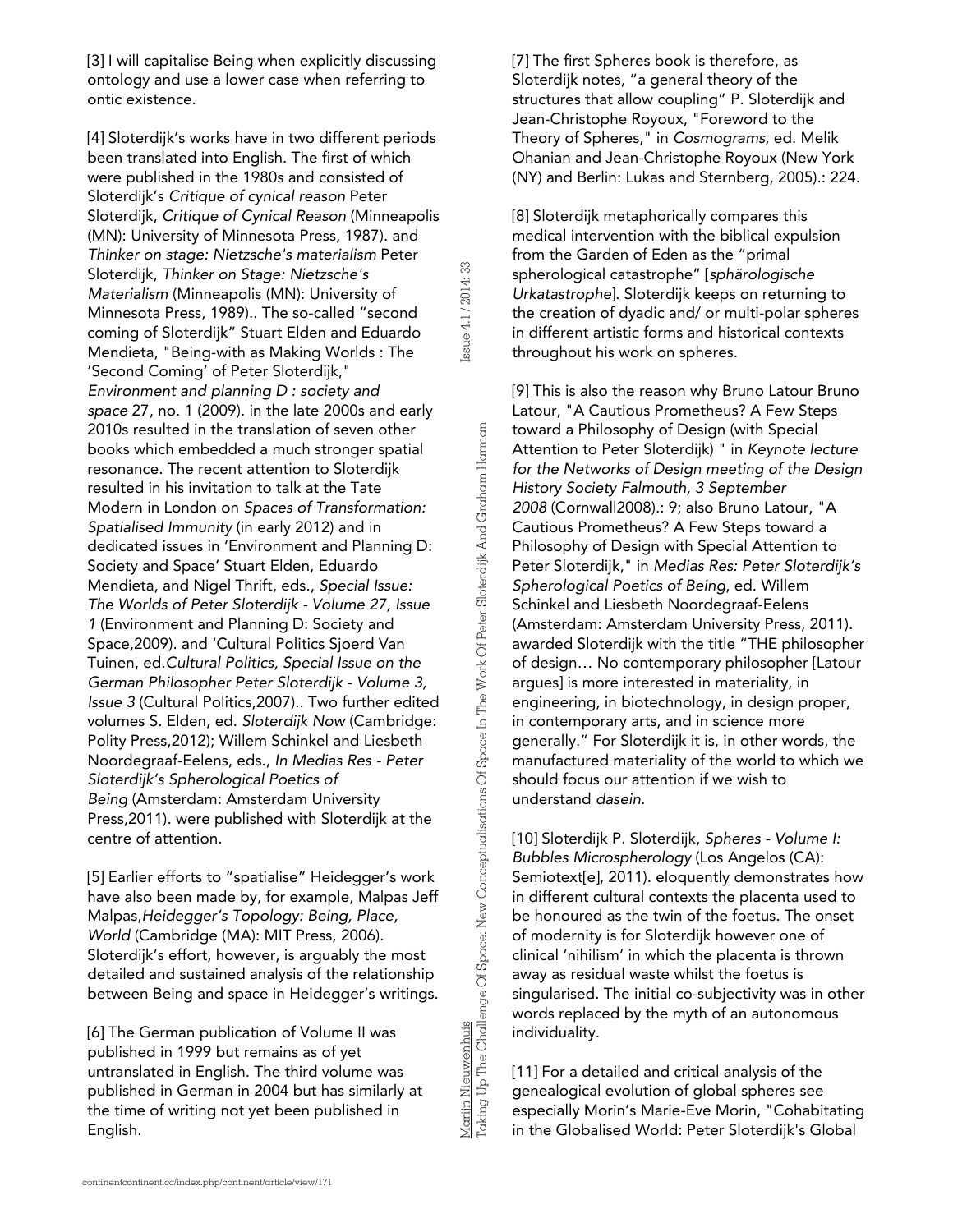Foams and Bruno Latour's Cosmopolitics," *Environment and Planning D: Society and Space* 27(2009); M-E. Morin, "The Coming-to-the-World of the Human Animal," in *Sloterdijk Now*, ed. S. Elden (Cambridge: Polity Press, 2012).

[12] The other members are Quentin Meillassoux, Ray Brassier and Iain Hamilton Grant. The term 'Speculative Realism' has recently become less prominent as the philosophies of the original members have started to diverge.

[13] Husserl employs the idea of "accidents" to describe the overabundant richness of an object's appearance. These accidents do not exhaust however the object's reality. An apple does, for example, not stop being an apple if it would not have the accidents of being red, sweet and perfectly round. There exists for Husserl, as for Harman, therefore a tension between the object's accidents (its qualities or adumbrations) and the unified object (or the particularity of the apple). This does not mean however that there is a Heideggerian concealment of the apple at work in Husserl's notion of accident but rather that the apple's accidents (or adumbrations) help us "intending" the object as the apple *for* us.

[14] Heidegger's *Geviert* is a notoriously ambiguous concepts. Harman explains it as consisting of two dualisms. In the first dualism we find that objects both *are* something in general and something specific. The second dualism shows that the same object is both concealed and visible. Harman radicalises this concept and argues that the object is something in general and something specific but that its specificity changes upon the relations that it forms with other objects. This difference between Heidegger and Harman also means that Harman reject the idea that access to objects is solely restricted to a human agency.

[15] Reproduced with courtesy from Graham Harman.

[16] Harman does write that humans possess a more sophisticated range of abilities than other objects to relate to other objects. He however argues that all such relations between objects should be conceptualised on "equal footing" if we wish to come to an honest and truthful form of metaphysics. Harman invokes Whitehead's notion of 'prehension' (here referring to the act of relating) to substantiate the claim that "[a]ll relations are on exactly the same footing. This

does not entail a projection of human properties onto the human world, but rather the reverse: what it says is that the crude prehensions made by minerals and dirt are no less relations than are the sophisticated mental activity of humans. Instead of placing souls into sand and stones, we find something sandy or stony in the human soul" Graham Harman, *The Quadruple Object* (Winchester

#### Washington, DC: Zero Books, 2011).: 46.

[17] This is also the theme of Levi R. Bryant's *The Democracy of Objects* Levi R. Bryant, *The Democracy of Objects* (Ann Arbor (MI): Open Humanities Press, 2011) and his proposal for a 'flat ontology' which contains some interesting similarities (and an equal amount of important differences) with Harman's own work on OOO.

[18] The real qualities of real objects are those withdrawn features that make sense of what otherwise would be a giant nothing or an indistinguishable and non-differentiable totality. They exist in tension with the object which ultimately results into what Harman calls the essence of the object. "These [real] qualities are not the same as the real object itself, and hence it lives in a kind of permanent strife with them, which is precisely what we mean by essence" (Harman, 2010: 15). The stone-like or roof-like real qualities which unify the essence of the 'houseness' and 'treeness' are not what constitutes the house but are, reversely, the qualities that are embedded in the essence of house. The real qualities of real objects allow, in other words, for the Leibnizian monadic essence to be 'something specific'.

[19] Reproduced with courtesy from the author.

[20] "This term pinpoints the bewitching emotional effect that often accompanies this event for humans, and also suggests the related term 'allusion,' since allure merely alludes to the object without making its inner life directly present" Graham Harman, "On Vicarious Causation," in *Collapse Vol. Ii: Speculative Realism*, ed. Robin Mackay (Oxford: Urbanomic, 2007).: 215.

[21] There seems to be sometimes explicit and at other times implicit evidence that the works of both authors start from the *ad infinitum* of the irreducibility of objects. This hypothesis in turn is validated by modern theoretical physics which

Mariin Nieuwenhuis<br>Taking Up The Challenge Of Space: New Conceptualisations Of Space In The Work Of Peter Sloterdijk And Graham Harman Taking Up The Challenge Of Space: New Conceptualisations Of Space In The Work Of Peter Sloterdijk And Graham HarmanMarijn Nieuwenhuis

Issue 4.1 / 2014: 34

Issue 4.1 / 2014: 34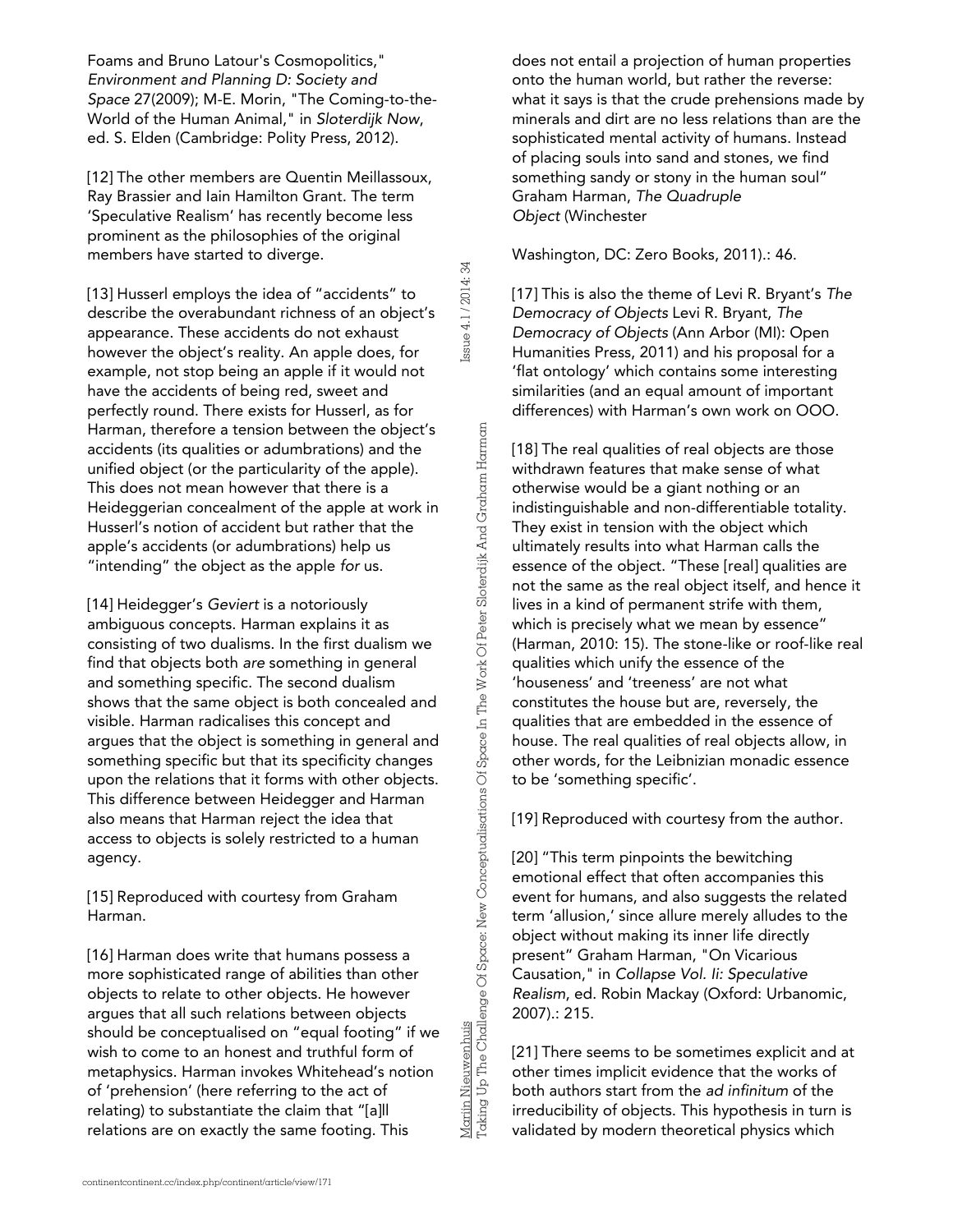similarly argues for the infinitive divisibility of space. Both authors also seem to agree that although regress is possible infinitively, it is less certain that the same works in the opposite direction.

### BIBIBLIOGRAPHY

Agnew, J. "The territorial trap: the geographical assumptions of international relations theory". *Review of international political economy 1*, no. 1 (1994), pp. 53-80.

Arendt, H. *The Human Condition*. London and Chicago (IL): University of Chicago Press, 1998.

Bryant, L. R. *The Democracy of Objects*. Ann Arbor (MI): Open Humanities Press, 2011.

Bryant, L.R., Srnicek, N. and Harman, G. "Towards a Speculative Philosophy." In *The Speculative Turn - Continental Materialism and Realism*, edited by Bryant, L. Srnicek, N. and Harman, G.. Membourne: re.press, 2011.

Casey, E. S. "Spaces and Rough-Edges Places: The Hidden History of Place." *The Review of Metaphysics 51*, no. 2 (1997a), pp. 267-296.

Casey, E. S. *The Fate of Place: A Philosophical History*. Berkeley (CA): University of California Press, 1997b.

Casey, E. S. *Getting Back into Place: Toward a Renewed Understanding of the Place-World*. Bloomington (IN) and Indianapolis (IN): Indiana University Press, 2009.

Elden, S. and E. Mendieta. "Being-with as Making Worlds : The 'Second Coming' of Peter Sloterdijk." *Environment and planning D : society and space* 27, no. 1 (2009): 1-11.

Elden, S., E. Mendieta, and N. Thrift, eds. *Special Issue: The Worlds of Peter Sloterdijk - Volume 27, Issue 1*: Environment and Planning D: Society and Space, 2009.

Elden, S. ed. *Sloterdijk Now*. Cambridge: Polity Press, 2012.

Funcke, B. and P. Sloterdijk. "Against Gravity: Bettina Funcke Talks with Peter Sloterdijk." Bookforum Feb/ Mar 2005. Available

from:

Issue 4.1 / 2014: 35

Issue 4.1 / 2014: 35

Marijn Nieuwenhuis

Taking Up The Challenge Of Space: New Conceptualisations Of Space In The Work Of Peter Sloterdijk And Graham Harman

Mariin Nieuwenhuis<br>Taking Up The Challenge Of Space: New Conceptualisations Of Space In The Work Of Peter Sloterdijk And Graham Harman

[http://www.bookforum.com/archive/feb\\_05/funck](http://www.google.com/url?q=http%3A%2F%2Fwww.bookforum.com%2Farchive%2Ffeb_05%2Ffuncke.html&sa=D&sntz=1&usg=AFQjCNG8h8b1iMZhb_wHhm72ahe1mVJh-A) [e.html](http://www.google.com/url?q=http%3A%2F%2Fwww.bookforum.com%2Farchive%2Ffeb_05%2Ffuncke.html&sa=D&sntz=1&usg=AFQjCNG8h8b1iMZhb_wHhm72ahe1mVJh-A). Accessed on 17 January 2013.

Harman, G. *Tool-Being: Elements in a Theory of Objects*, PhD Thesis. DePaul University, 1999.

Harman, G. *Tool-Being: Heidegger and the Metaphysics of Objects* Chicago (IL): Open Court, 2002.

Harman, G. *Guerrilla Metaphysics: Phenomenology and the Carpentry of Things* Chicago (IL): Carus Publishing Company, 2005.

Harman, G. "On Vicarious Causation." In *Collapse Vol. Ii: Speculative Realism*, edited by Robin Mackay. Oxford: Urbanomic, 2007.

Harman, G. *Prince of Networks Bruno Latour and Metaphysics*. Melbourne: re.press, 2009.

Harman, G. *Towards Speculative Realism: Essays and Lectures*. Winchester, Washington, DC: Zero Books, 2010.

Harman, G. *The Quadruple Object*. Winchester, Washington, DC: Zero Books, 2011a.

Harman, G. "Meillassoux's Virtual Future." *continent* 1, no. 2 (2011b): 78-91.

Harman, G. *Quentin Meillassoux: Philosophy in the Making*. Edinburgh: Edinburgh University Press, 2011c.

Heidegger, M. *Being and Time*. Albany (NY): State University of New York Press, 1996.

Heidegger, M. "Letter on Humanism." In *Basic Writings: From Being and Time (1927) to the Task of Thinking (1964)*: Harper 1993.

ten Kate, L. "Uneasy Places. Monotheism, Christianity, and the Dynamic of the Unlikely in Sloterdijk's Work - Context and Debate." In *In Medias Res: Peter Sloterdijk's Spherological Poetics of Being*, edited by W. Schinkel, W. and Noordegraaf-Eelens, L. pp. 99-114. Amsterdam: Amsterdam University Press, 2011.

Kristal, E. "Literature in Sloterdijk's Philosophy." In *Sloterdijk Now*, edited by S. Elden. Cambridge: Polity Press, 2012.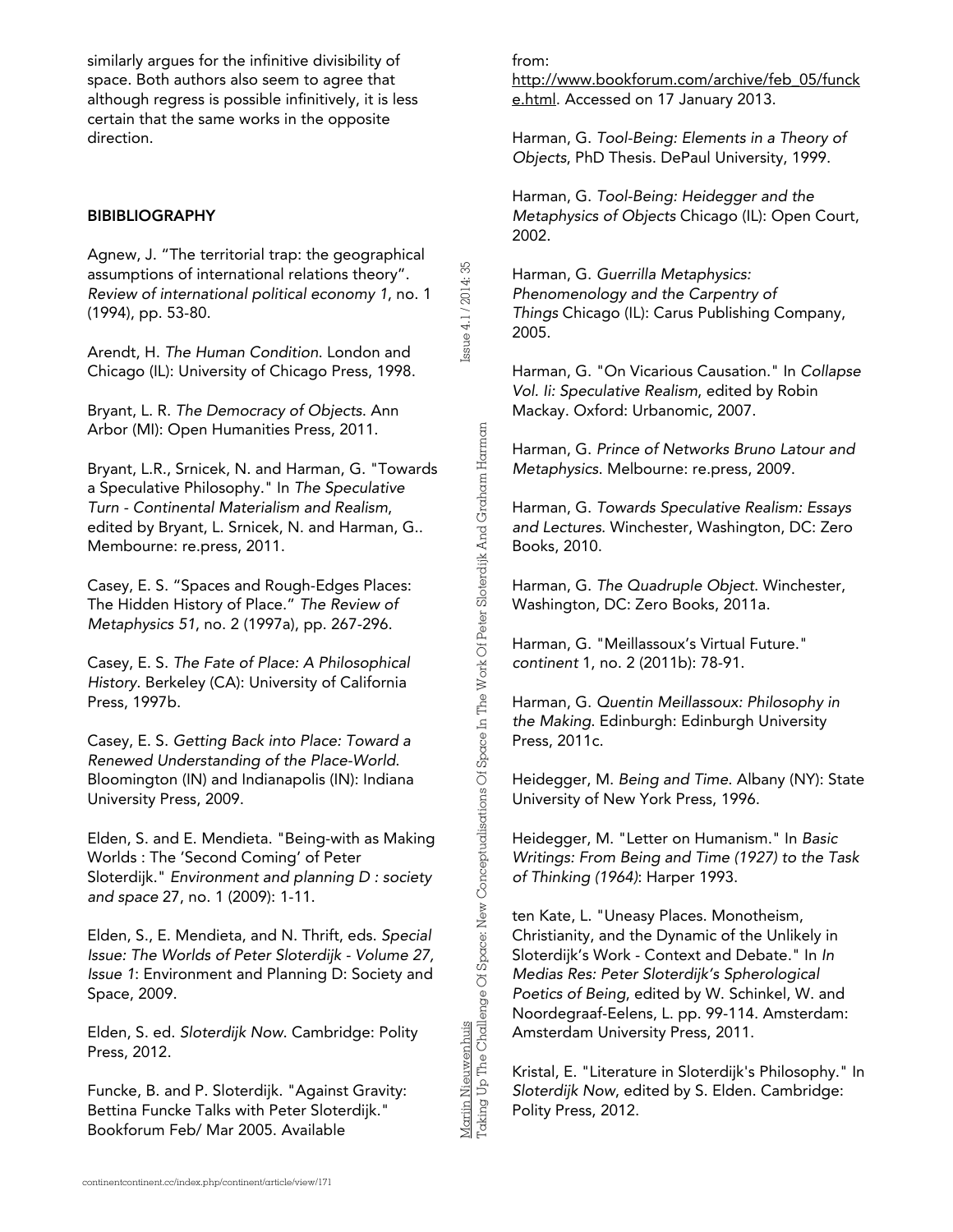Latour, B. "A Cautious Prometheus? A Few Steps toward a Philosophy of Design (with Special Attention to Peter Sloterdijk) " In *Keynote lecture for the Networks of Design meeting of the Design History Society Falmouth, 3 September 2008*. Cornwall, 2008.

Latour, B. "A Cautious Prometheus? A Few Steps toward a Philosophy of Design with Special Attention to Peter Sloterdijk." In *Medias Res: Peter Sloterdijk's Spherological Poetics of Being*, edited by Willem Schinkel and Liesbeth Noordegraaf-Eelens, 151-64. Amsterdam: Amsterdam University Press, 2011.

Lefebvre, H. *The Production of Space.* Oxford: Wiley-Blackwell, 1991.

Leibniz, G.W. Leibniz: Political Writings. Cambridge: Cambridge University Press, 2001.

Malpas, J. *Heidegger's Topology: Being, Place, World*. Cambridge (MA): MIT Press, 2006.

Meillassoux, Q. *After Finitude: An Essay on the Necessity of Contingency (Translated from the French Original by Ray Brassier)*. New (NY), London: continuum, 2011.

Morin, M-E. "The Coming-to-the-World of the Human Animal." In *Sloterdijk Now*, edited by S. Elden, pp. 77-95. Cambridge: Polity Press, 2012.

Morin, M-E. "Cohabitating in the Globalised World: Peter Sloterdijk's Global Foams and Bruno Latour's Cosmopolitics." *Environment and Planning D: Society and Space* 27 (2009), pp. 58-72.

Schinkel, W., and L. Noordegraaf-Eelens, eds. *In Medias Res - Peter Sloterdijk's Spherological Poetics of Being*. Amsterdam: Amsterdam University Press, 2011a.

Schinkel, W. and L. Noordegraaf-Eelens. "Peter Sloterdijk's Spherological Acrobatics: An Exercise in Introduction." In *In Medias Res: Peter Sloterdijk's Spherological Poetics of Being*, edited by W. Schinkel and L. Noordegraaf-Eelens, 7-28. Amsterdam: Amsterdam University Press, 2011b.

Sloterdijk, P. *Critique of Cynical Reason*. Minneapolis (MN): University of Minnesota Press, 1987.

Sloterdijk, P. *Thinker on Stage: Nietzsche's*

*Materialism*. Minneapolis (MN): University of Minnesota Press, 1989.

Sloterdijk, P. *Sphären I - Blasen, Mikrosphärologie (Spheres I - Bubbles, Micro-Spherology)*. Frankfurt am Main: Suhrkamp, 1998.

Sloterdijk, P. *Sphären ii - Globen, Makrosphärologie (Spheres Ii - Globes, Macro-Spherology)*. Frankfurt am Main: Suhrkamp, 1999.

Sloterdijk, P. *Domestication de l'Être: Pour un éclaircissement de la clairière* (Translated from German, English title: "The Domestication of Being: For a clarification of clearing". Also in Sloterdijk's *Nicht Gerettet. Versuche Nach Heidegger*). Paris: Mille et une nuits, 2000.

Issue 4.1 / 2014: 36

Issue 4.1/2014:36

Marijn Nieuwenhuis

Taking Up The Challenge Of Space: New Conceptualisations Of Space In The Work Of Peter Sloterdijk And Graham Harman

Mariin Nieuwenhuis<br>Taking Up The Challenge Of Space: New Conceptualisations Of Space In The Work Of Peter Sloterdijk And Graham Harman

Sloterdijk, P. *Die Sonne und der Tod. Dialogische Untersuchungen* ["The Sun and the Death. Dialogical Explorations"]. Frankfurt: Suhrkamp, 2001.

Sloterdijk, P. *Sphären iii - Schäume, Plurale Sphärologie (Spheres Ii - Foam, Plural-Spherology)*. Frankfurt am Main: Suhrkamp, 2004.

Sloterdijk, P. and . "Spheres Theory: Talking to Myself about the Poetics of Space by Peter Sloterdijk" Harvard Design Magazine, April 4, 2010. Available from:

[http://beyondentropy.aaschool.ac.uk/?p=689](http://www.google.com/url?q=http%3A%2F%2Fbeyondentropy.aaschool.ac.uk%2F%3Fp%3D689&sa=D&sntz=1&usg=AFQjCNEFcqdluyU3eXGhAR_3ge7_neWCBA). Accessed on 1 May 2013.

Sloterdijk, P. *Spheres - Volume I: Bubbles Microspherology*. Los Angelos (CA): Semiotext[e], 2011.

Sloterdijk, P. and J-C. Royoux. "Foreword to the Theory of Spheres." In *Cosmograms*, edited by Melik Ohanian and Jean-Christophe Royoux, 223–41. New York (NY) and Berlin: Lukas and Sternberg, 2005.

Sloterdijk, P. "Anthropo-Technology." *New Perspectives Quarterly* 21, no. 4 (2004): 40–47.

Sloterdijk, P. "Theory, Culture & Society." *Theory, Culture & Society* 29, no. 4/5 (2012): 36-42.

Sloterdijk, P. *Nicht Gerettet. Versuche Nach Heidegger (Not Saved: Attempts after Heidegger)*. Frankfurt: Suhrkamp, 2001.